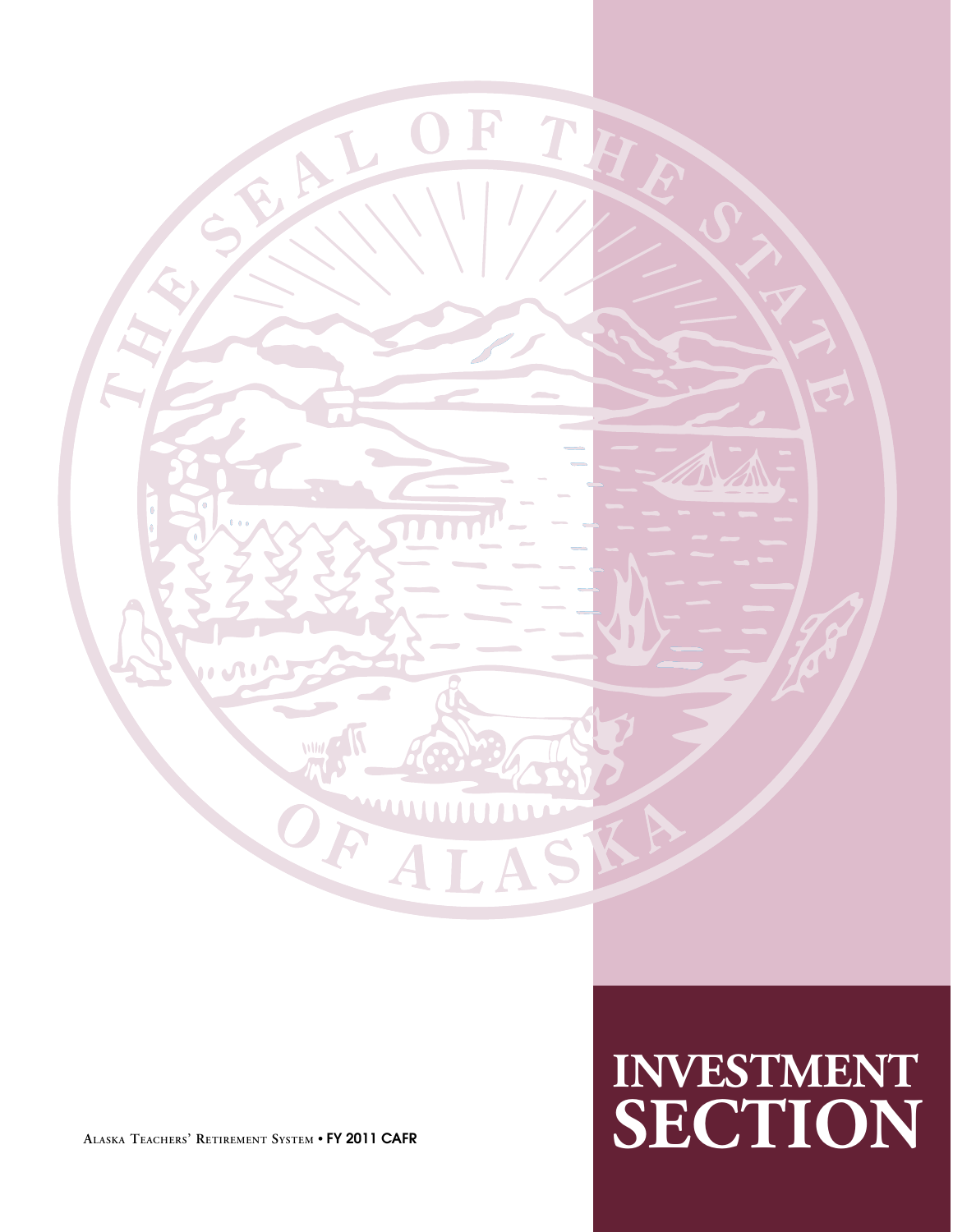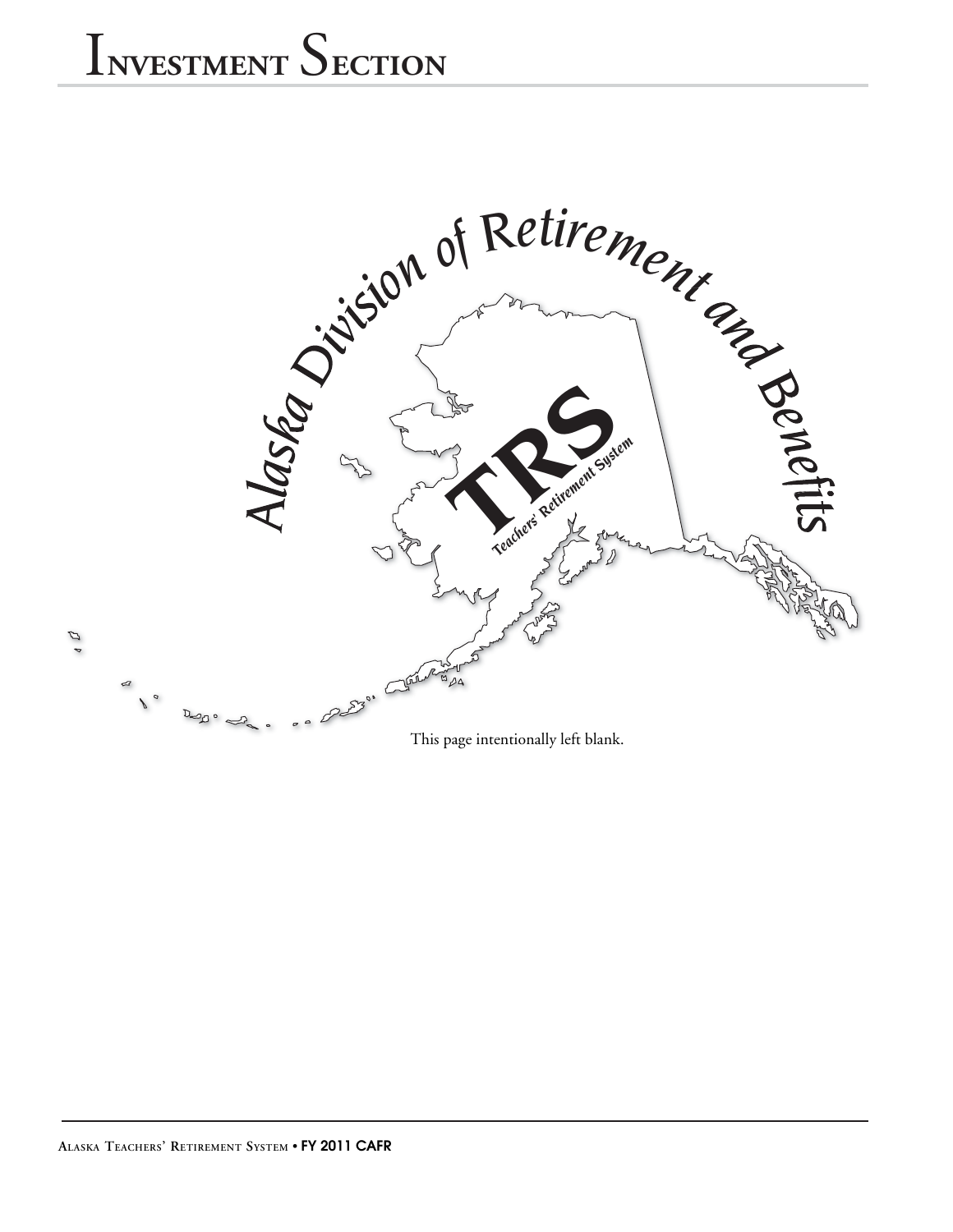# **CALLAN ASSOCIAT**



DENVER

September 15, 2011

Alaska Retirement Management Board State of Alaska, Department of Revenue Treasury Division 333 Willoughby Avenue, 11th Floor Juneau, AK 99801 SAN FRANCISCO NEW YORK CHICAGO ATLANTA

Dear Board Members:

This letter reviews the investment performance of the Alaska Retirement Management Board (ARMB) for the fiscal year ended June 30, 2011.

Callan Associates Inc. (Callan) independently calculates time-weighted performance statistics based on underlying custodial data provided by the Board's custodian, State Street Bank and Trust Company. The performance calculations were made using a time-weighted return methodology based upon market values. ARMB's real estate consultant, the Townsend Group, calculates returns for the real estate segment of the portfolio. Callan incorporates that data into the total plan returns. Callan serves as ARMB's independent general investment consultant and evaluates the ARMB's performance in relation to market benchmarks, appropriate manager peer groups and other public pension systems. The performance calculations were made using methodology similar to Global Investment Performance standards.

ARMB's primary investment objective is to prudently and expertly invest assets, in accordance with governing law and industry practices, in a manner that will help ensure assets under supervision are sufficient to pay promised benefits to its members and their beneficiaries. In pursuit of this objective, the ARMB periodically evaluates liabilities, expected contributions, and potential earnings. This analysis is used to consider a wide range of potentially viable investment strategies. The Board selects a strategic investment policy that balances long-term growth potential and acceptable risk. A policy benchmark is constructed that mirrors the Board's strategic asset allocation policy. This policy benchmark is a custom index comprised of equity, fixed income, real estate and other market indices weighted in the same proportions as ARMB's investment policy.

Fiscal year 2011 was a positive period for all major investment categories. The Russell 3000 Index, a measure of the broad U.S. equity market gained 32.37% for the fiscal year despite a small decline in the June quarter when the index fell 0.03%. International stocks, as measured by the MSCI-ACWI ex-U.S. Index, increased 30.27%. In fiscal year 2011, the Barclays Capital Aggregate Bond Index, a widely used measure of the investment grade domestic bond market, achieved an overall return of 3.90%. Absolute Return Strategies such as hedge fund-of-funds also posted positive, although modest, returns during the fiscal year. For example, the Callan Absolute Return Hedge Fund-of-Funds Style median return was a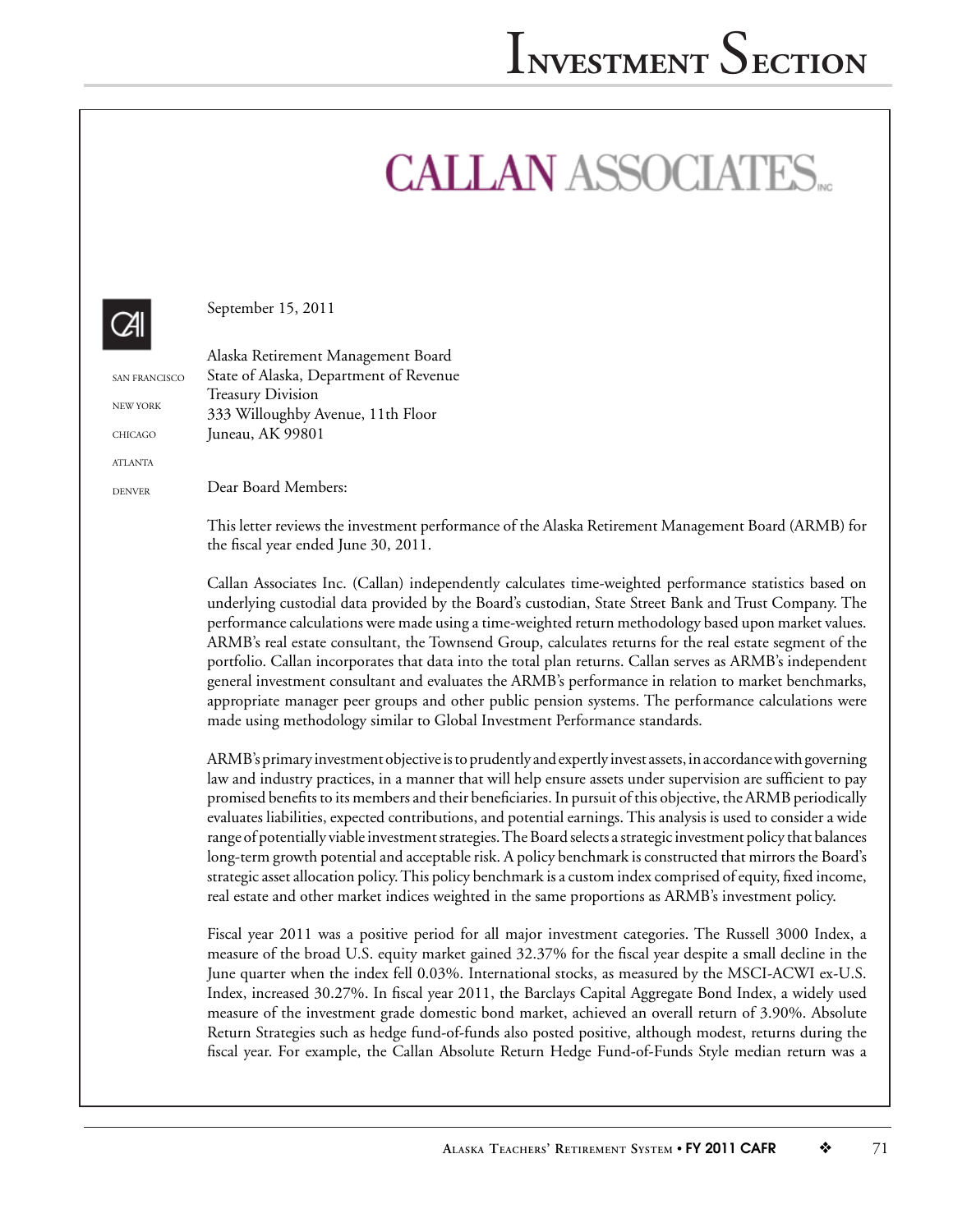positive 6.32%. Private real estate investments rebounded strongly particularly in the recent quarters. The NCREIF Property Index posted a very attractive 16.73% return for the fiscal year. Publicly traded real estate, as measured by the NAREIT Index, increased 34.09%.

For the fiscal year, the Public Employees Retirement System (PERS) had a time-weighted total return of 21.18% and the Teachers Retirement System (TRS) had a time-weighted total return of 21.36%. Both Systems almost matched their strategic policy benchmark target return of 21.62% and the 21.59% median return for Callan's Public Fund database.

The greatest sources of performance differences from the policy target components for TRS were: strong relative returns in domestic public equities (+33.38% versus a target index return of +32.37%), real assets (+15.25% versus a target of +12.66%) and fixed income (5.55% versus a target return of 5.06%). Private equity underperformed public equity in the strong public equity market (20.12% versus a public equity benchmark of 32.93%). This difference in performance from public markets is, in our opinion, very typical and attributable to the timing differences in the valuation metrics employed. The comparatively low allocation to fixed income was a positive factor each of the past two years. Over longer-term periods, PERS and TRS have closely tracked their target index returns. For example, PERS' 2-year annualized return was 16.18% versus the policy benchmark's 16.25% while TRS's return was slightly higher at 16.36%. Over the longest period for which Callan has detailed data (19 3/4 years), PERS and TRS have achieved annualized total returns of 7.72% and 7.77%, respectively, while the policy benchmark return for the same span was 7.73%.

Both systems are well diversified and currently have asset allocation policies that, in our opinion, are consistent with achievement of a long-term "real" return of 5% or more.

In summary, fiscal 2011 was another strong recovery year for all investors particularly those with significant equity exposure.

Sincerely,

Lui

Michael J. O'Leary, Jr., CFA Executive Vice President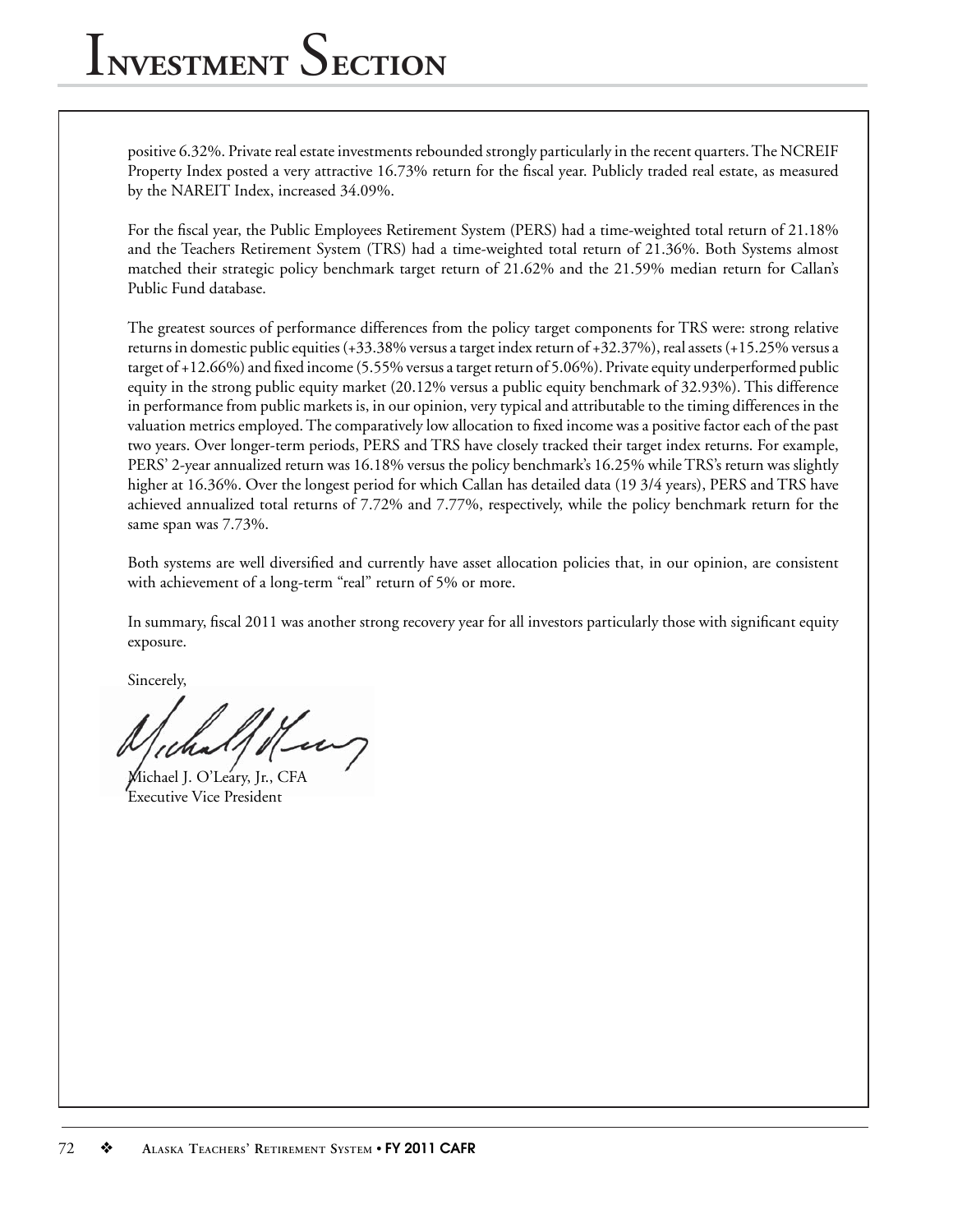### **Department of Revenue Treasury Division Staff**

**Commissioner** Bryan Butcher

**Deputy Commissioner** Jerry Burnett

**Chief Investment Officer** Gary Bader

**Comptroller** Pamela Leary, CPA

**Cash Management** Michelle M. Prebula, MBA, CPA, CCM

#### **Investment Officers**

Bob G. Mitchell Casey Colton Stephen R. Sikes Nicholas Orr Zachary Hanna Victor Djajalie Steve Verschoor Joy Wilkinson Elizabeth Walton Shane Carson<br>Sean Howard Alvson Campl Paul Hackenmueller

Alyson Campbell

**ARMB** Liaison Officer Judy Hall

#### **External Money Managers and Consultants**

**Investment Consultants** Callan Associates, Inc. *Denver, CO* The Townsend Group *San Francisco, CA*

#### **Investment Advisory Council**

 William Jennings *Colorado Springs, CO* Jerrold Mitchell *Wayland, MA* George Wilson *Boston, MA*

#### **Absolute Return**

 Crestline Investors, Inc.  *Fort Worth, TX* Global Assets Management Inc. *Los Angeles, CA* Prisma Capital Partners  *New York, NY* Mariner Investment Group, Inc. *Harrison, NY*

#### **Domestic Equity Large Capitalization**

 Analytic Investors LLC *Los Angeles, CA* Barrow, Hanley, Mewhinney & Strauss *Dallas, TX* Capital Guardian Trust Co. *Los Angeles, CA* RCM Global Investors *San Francisco, CA* McKinley Capital Management, Inc. *Anchorage, AK*

 Relational Investors LLC *San Diego, CA* Quantitative Management Associates *Newark, NJ*

#### **Domestic Equity Small Capitalization**

 Jennison Associates LLC *New York, NY* Lord Abbett & Co. *Jersey City, NJ* Luther King Capital Management  *Fort Worth, TX* Barrow, Hanley, Mewhinney & Strauss *Dallas, TX*

#### **Domestic Equity MicroCap**

 DePrince, Race & Zollo, Inc. *Winter Park, FL* Lord Abbett & Co. *Jersey City, NJ*

#### **Domestic Equity Index Fund**

 State Street Global Advisors *San Francisco, CA*

#### **Emerging Markets**

 Capital Guardian Trust Co. *Los Angeles, CA* Eaton Vance Management *Boston, MA*

**Global Equity** Lazard Freres Asset Management *New York, NY*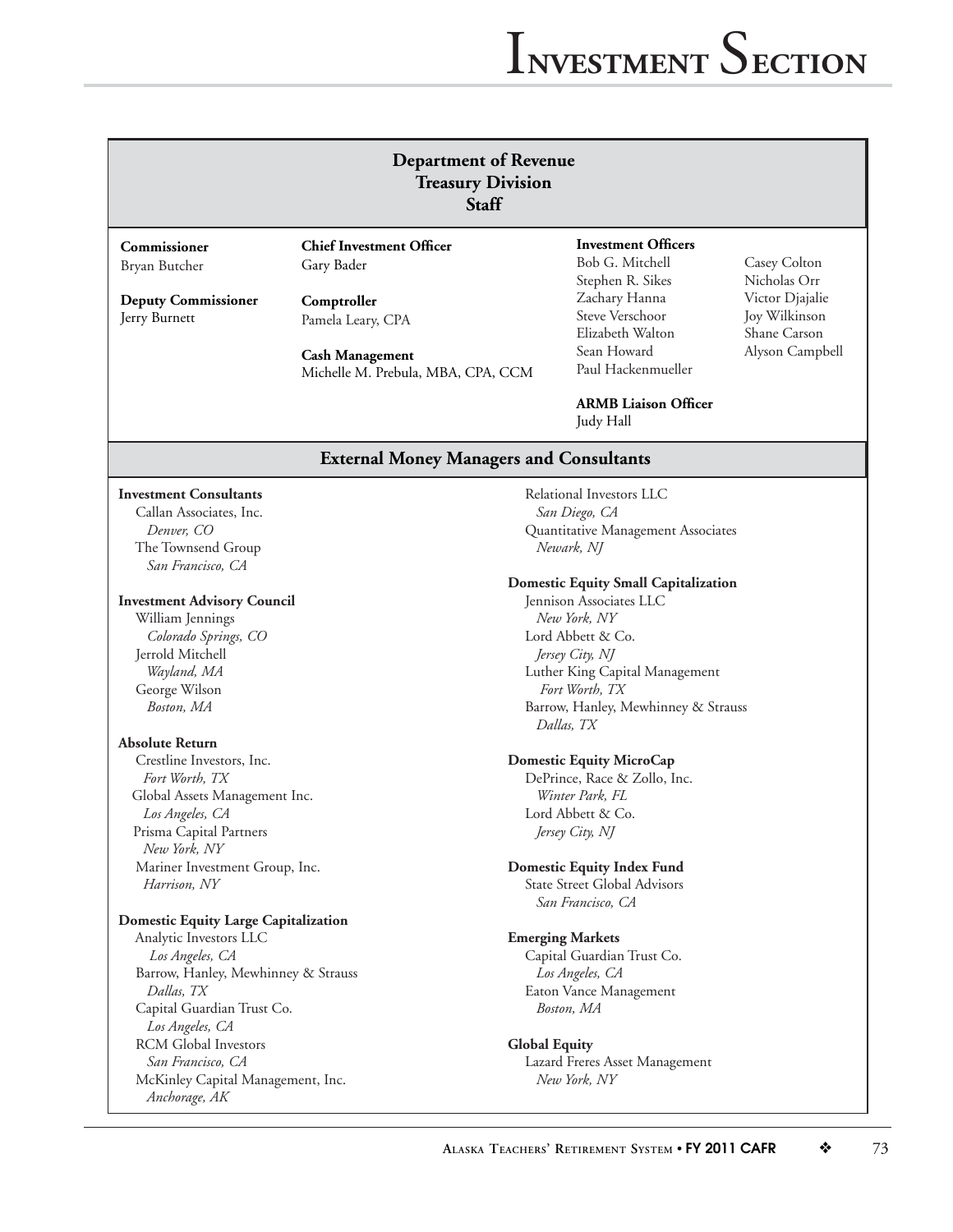### **External Money Managers and Consultants (con't)**

#### **High Yield**

 Rogge Global Partners  *Hartford, CT* MacKay Shields LLC  *New York, NY* Advent Capital Management  *New York, NY*

**International Equity – EAFE** Brandes Investment Partners, L.P. *San Diego, CA* Capital Guardian Trust Co. *Los Angeles, CA*

#### **International Small Cap**

 Mondrian Investment Partners  *London, England* Schroders Investment Management NA  *New York, NY*

**International Fixed Income** Mondrian Investment Partners *London, England*

#### **Private Equity**

 Abbott Capital Management, L.P. *New York, NY* Pathway Capital Management, LLC *Irvine, CA*

**Real Estate – Farmland** Hancock Agricultural Investment Group *Boston, MA* UBS AgriVest, LLC *Hartford, CT*

**Real Estate – Commingled Funds** BlackRock Realty *San Francisco, CA* Colony Capital *Los Angeles, CA* Cornerstone Real Estate Advisers, LLC *Hartford, CT* Coventry Real Estate Fund II, LLC *New York, NY* ING Clarion Partners *New York, NY* J.P. Morgan Investment Management Inc. *New York, NY* Silverpeake Real Estate Partners  *New York, NY*

 Lowe Hospitality Investment Partners, LLC *Los Angeles, CA* Sentinel Real Estate Corporation *New York, NY* Tishman Speyer Properties *New York, NY* UBS Realty Investors, LLC *Hartford, CT*

#### **Real Estate – Core Separate Accounts**

 Cornerstone Real Estate Advisers, Inc. *Hartford, CT* LaSalle Investment Management *Chicago, IL* Sentinel Real Estate Corporation *New York, NY* UBS Realty Investors, LLC *San Francisco, CA*

#### **Real Estate – Timber**

 Hancock Timber Resource Group  *Charlotte, NC* Timberland Investment Resources LLC  *Brookline, MA*

#### **Supplemental Benefits System**

**and Deferred Compensation Plan** BlackRock *San Francisco, CA* RCM *San Francisco, CA* State Street Global Advisors *Boston, MA* T. Rowe Price Investment Services *Baltimore, MD* Brandes Investment Partners *San Diego, CA*

**Global Master Custodian** State Street Bank & Trust Co. *Boston, MA*

**Independent Auditors** KPMG Peat Marwick, LLP *Anchorage, AK*

**Legal Counsel** Robert Johnson *Anchorage, AK*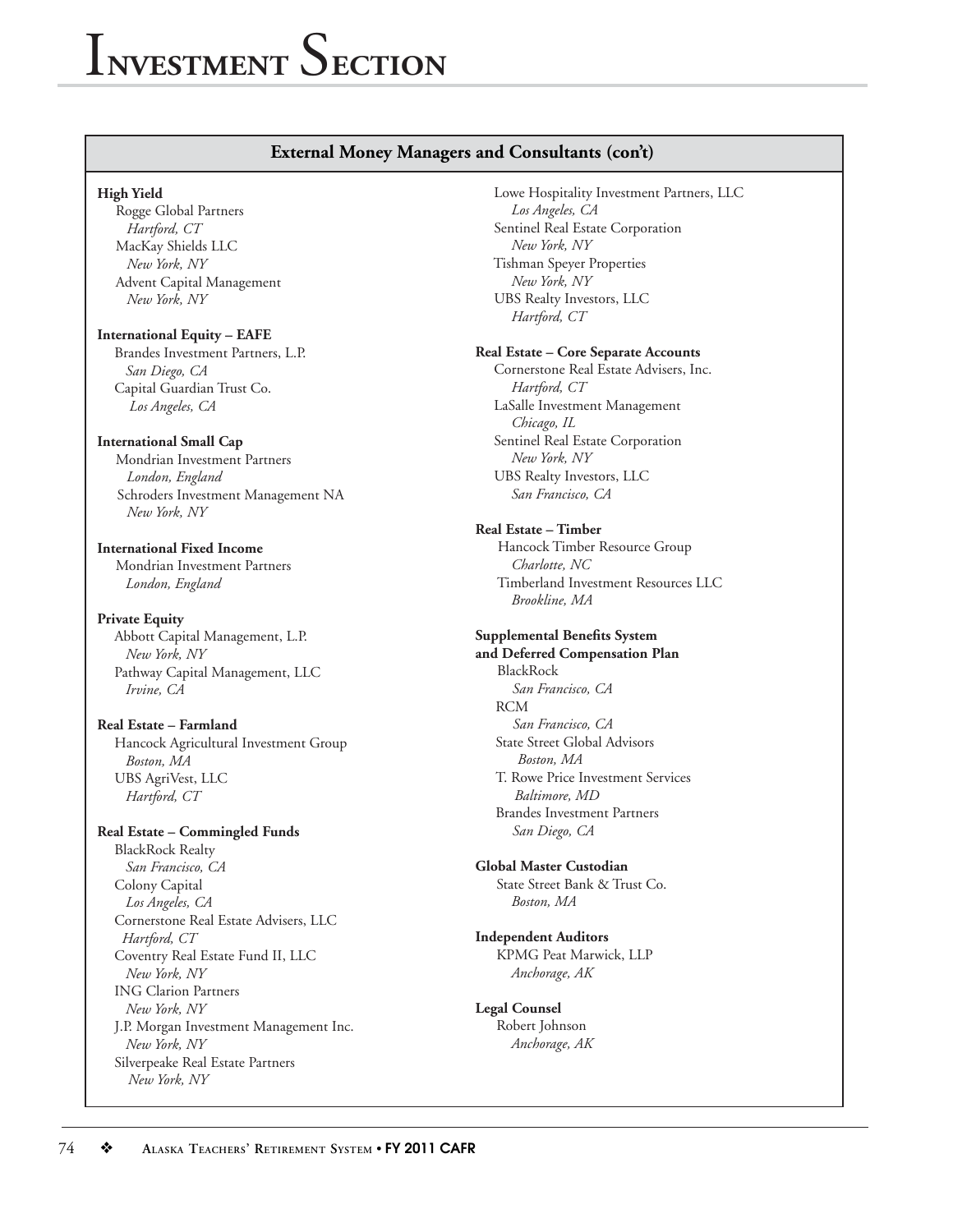### **Teachers' Retirement System Investment Report**

### **INVESTMENTS**

The State of Alaska Teachers' Retirement System's (TRS) investment goals are the long term return and sustainability of the pension funds under management. Near-term market fluctuations are integrated into the overall outlook of the fund guidelines. Annually, the Alaska Retirement Management Board (ARMB) sets its asset allocation strategy in order to reflect changes in the marketplace while still retaining an optimal risk/return level within the set constraints and objectives of the ARMB.

The ARMB categorizes its investments into six asset classes: domestic equities, global equities ex-U.S., fixed income, real assets, private equity and absolute return. The performance of each asset class is compared with a benchmark comprised of one or more market indices. The performance for the total portfolio is compared with its policy portfolio, determined by calculating the weighted performance of the underlying asset class benchmarks at the portfolio's target asset allocation. The asset class benchmarks are illustrated below:

| <b>Asset Class</b>      | <b>Benchmark</b>                                                                                                                                                                                 |
|-------------------------|--------------------------------------------------------------------------------------------------------------------------------------------------------------------------------------------------|
| Domestic Equities       | Russell 3000 Index                                                                                                                                                                               |
| Global Equities Ex-U.S. | MSCI All Country World Index Ex-U.S.                                                                                                                                                             |
| Fixed Income            | 70% Barclays Capital Aggregate Index, 10% Barclays<br>Capital Treasury Index, 10% Citigroup Non-U.S. World<br>Government Bond Index, 10% Merrill Lynch High Yield<br>Master II Constrained Index |
| Real Assets             | 60% NCREIF Property Index, 20% Barclays Capital TIPS<br>Index, 10% NCREIF Farmland Index, 10% NCREIF<br>Timber Index                                                                             |
| Private Equity          | 33.3% S&P 500 Index, 33.3% Russell 2000, 33.3% MSCI<br><b>EAFE</b> Index                                                                                                                         |
| Absolute Return         | 91 Day Treasury Bill + 5%                                                                                                                                                                        |

The target asset allocation is determined by the ARMB, utilizing capital market assumptions provided by its independent general investment consultant, Callan Associates. During the 2011 fiscal year, ARMB's target asset allocation was 29% domestic equities, 23% global equities ex-U.S., 19% fixed income, 16% real assets, 7% private equity, 5% absolute return, and 1% cash equivalents. The target asset allocation was expected to generate a return of 8.07% with a standard deviation of returns of 13.46%.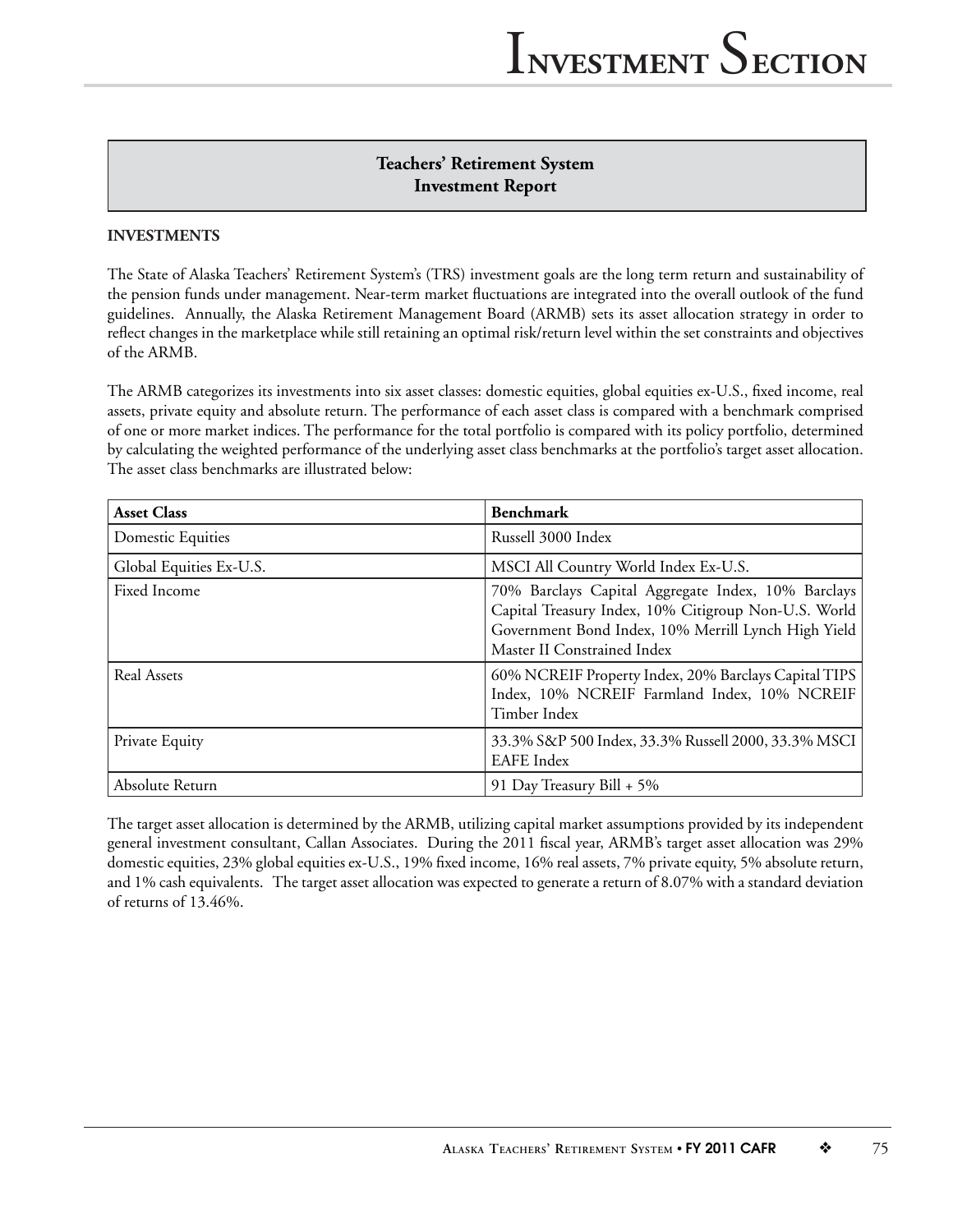## **Teachers' Retirement System Schedule of Investment Results Fiscal Years Ended June 30**

|                                                         |                |            |                |        |        | Annualized |        |
|---------------------------------------------------------|----------------|------------|----------------|--------|--------|------------|--------|
|                                                         | 2007           | 2008       | 2009           | 2010   | 2011   | 3 Year     | 5 Year |
| <b>Total Fund</b>                                       |                |            |                |        |        |            |        |
| <b>TRS</b>                                              | 18.92%         | $(3.05\%)$ | $(20.62\%)$    | 11.58% | 21.40% | 2.43%      | 4.37%  |
| Actuarial Earnings Rate                                 | 8.25           | 8.25       | 8.25           | 8.25   | 8.00   | 8.00       | 8.00   |
| <b>U.S. Common Stock Returns</b>                        |                |            |                |        |        |            |        |
| TRS Domestic Equities                                   | 20.10          | (13.53)    | (26.80)        | 15.47  | 33.38  | 4.08       | 3.21   |
| Custom Composite Index                                  |                |            | (26.56)        | 15.72  | 32.37  | 4.00       | 3.09   |
| S&P 500/Russell 2000 Composite                          | 20.59          | (13.68)    |                |        |        |            |        |
| <b>International Stock Returns</b>                      |                |            |                |        |        |            |        |
| TRS International Equities                              | 30.15          | (7.48)     | (29.12)        | 12.03  | 28.27  | 0.62       | 4.17   |
| Morgan Stanley Capital International<br>ACWI ex-US      |                |            | (30.54)        | 10.87  | 30.27  | 0.11       | 3.43   |
| Morgan Stanley Capital International                    | $\overline{a}$ |            |                |        |        |            |        |
| EAFE                                                    | 27.00          | (10.61)    |                |        |        | ÷,         |        |
| <b>Fixed-Income</b>                                     |                |            |                |        |        |            |        |
| <b>TRS</b>                                              |                |            | 3.36           | 11.35  | 5.55   | 6.70       | 6.56   |
| Custom Composite Index                                  |                |            | 5.41           | 10.16  | 5.06   | 6.85       | 6.80   |
| <b>Private Equity</b>                                   |                |            |                |        |        |            |        |
| <b>TRS</b>                                              |                |            | (23.67)        | 18.87  | 20.12  | 2.91       | 9.69   |
| Custom Composite Index                                  |                |            | (27.19)        | 13.87  | 32.93  | 3.29       | 3.00   |
| <b>Absolute Return</b>                                  |                |            |                |        |        |            |        |
| <b>TRS</b>                                              |                |            | (12.52)        | 6.60   | 5.99   | (0.39)     | 2.00   |
| 3-month Treasury Bill +5%                               |                |            | 5.95           | 5.16   | 5.16   | 5.42       | 6.81   |
| <b>Real Assets</b>                                      |                |            |                |        |        |            |        |
| <b>TRS</b>                                              |                |            | (21.20)        | 0.06   | 15.51  | (3.19)     | 2.94   |
| Custom Composite Index                                  |                |            | (10.82)        | 1.17   | 12.66  | 0.55       | 4.88   |
| <b>Domestic Fixed-Income</b>                            |                |            |                |        |        |            |        |
| <b>TRS</b>                                              | 6.20           | 6.50       | $\overline{a}$ |        |        |            |        |
| Lehman Brothers Aggregate Index                         | 6.12           | 7.12       |                |        |        |            |        |
| <b>International Fixed-Income</b>                       |                |            |                |        |        |            |        |
| <b>TRS</b>                                              | 1.97           | 18.95      |                |        |        |            |        |
| Citigroup Non-U.S. Government                           | 2.20           | 18.72      |                |        |        |            |        |
| <b>Real Estate Equity</b>                               |                |            |                |        |        |            |        |
| <b>TRS</b>                                              | 20.75          | 5.71       |                |        |        |            |        |
| NCREIF                                                  | 17.24          | 6.82       |                |        |        |            |        |
| <b>Cash Equivalents</b><br><b>TRS</b>                   |                |            |                |        | 0.46   |            |        |
| 3-month Treasury Bill                                   |                |            |                |        | 0.16   |            |        |
| S&P 500 = Standard & Poor's Domestic Equity Stock Index |                |            |                |        |        |            |        |

ACWI = Alll Country World Index

EAFE = Europe, Australia, and Far East Stock Index

NCREIF = National Council of Real Estate Investment Fiduciaries Index

Basis of calculation: Time-Weighed rate of return based on the market rate of return.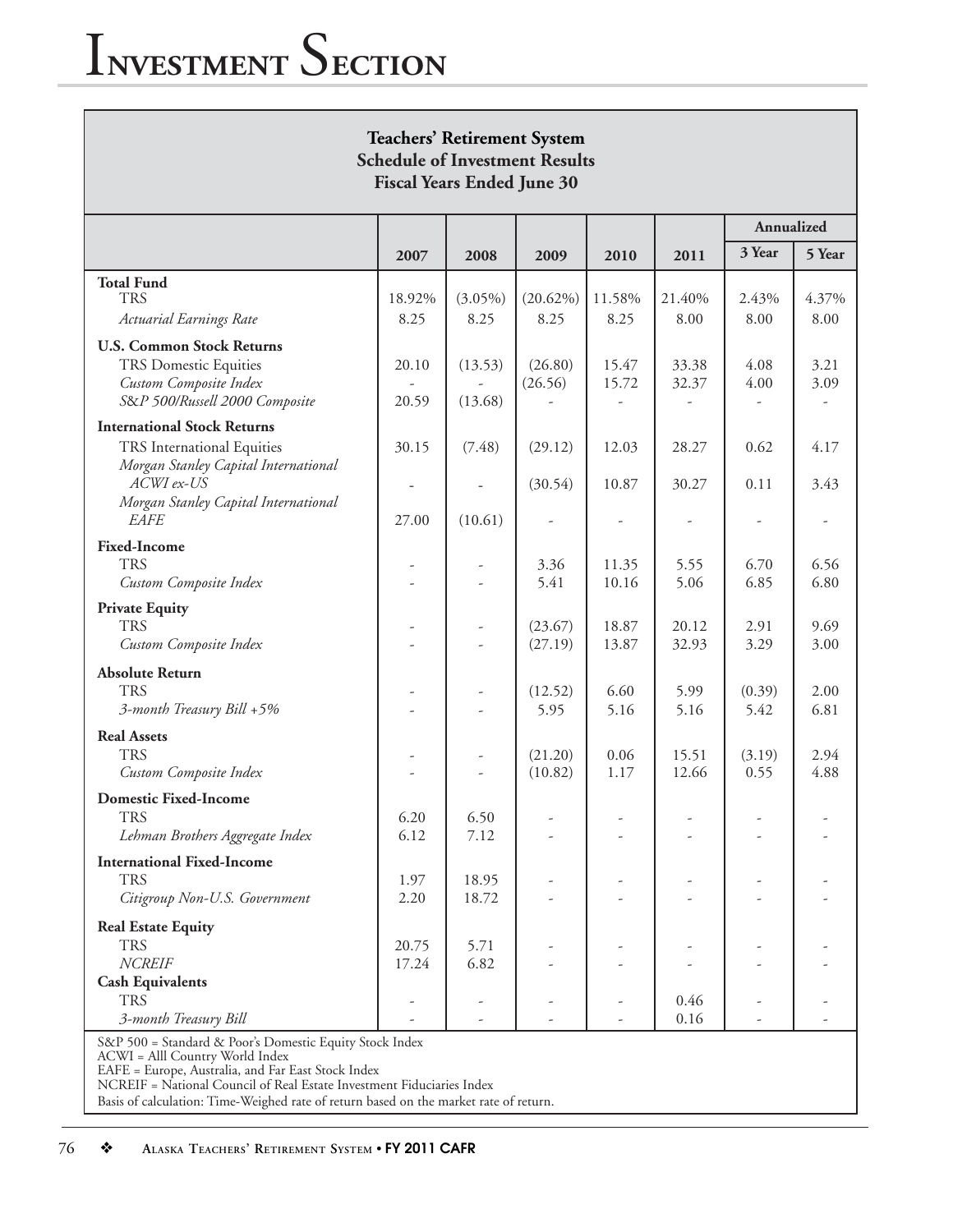





**Actual — Defined Benefit Pension** 

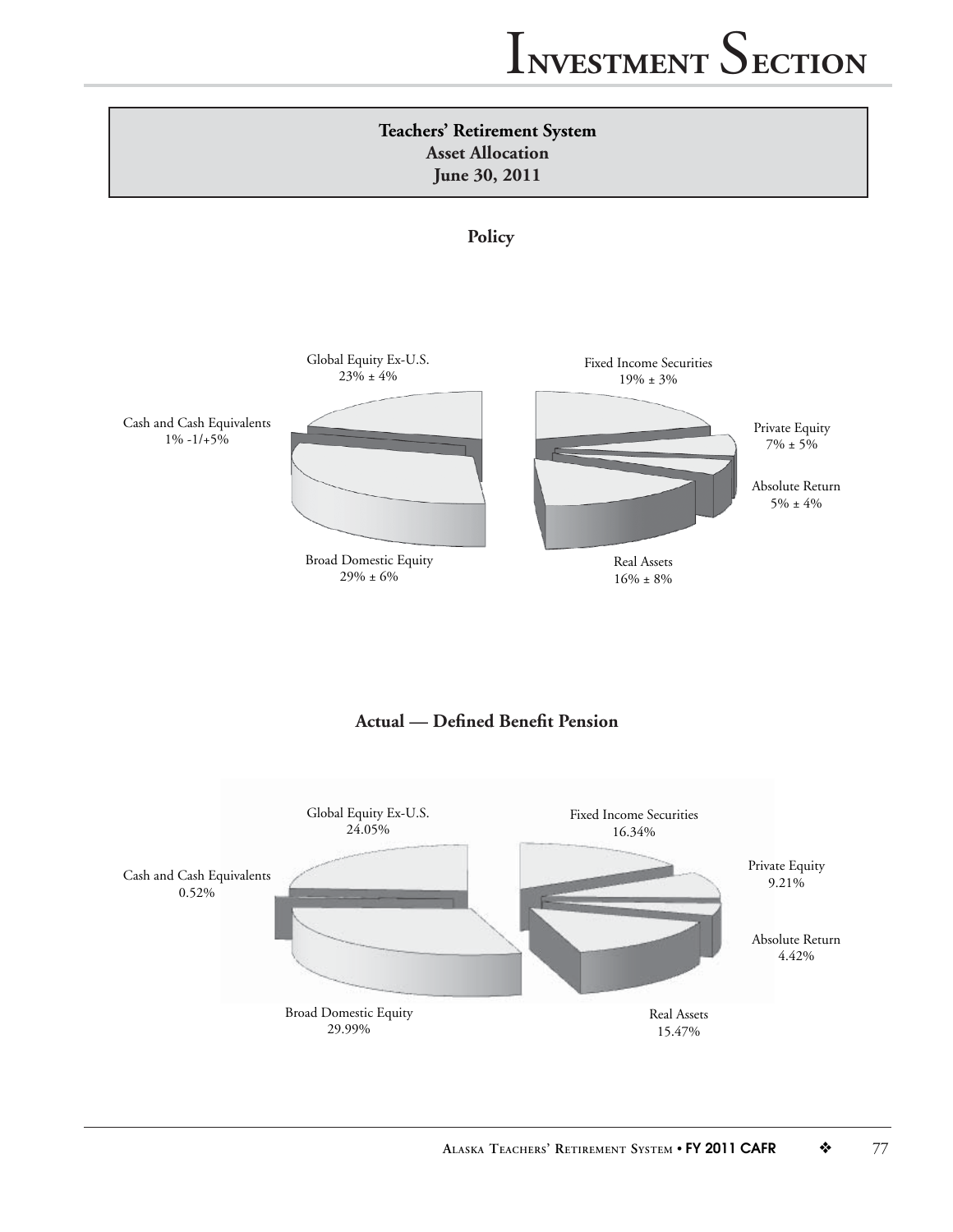## **Teachers' Retirement System Asset Allocation June 30, 2011**



Actual — Defined Benefit Alaska Retiree Healthcare Trust

**Actual — Defined Contribution Participant Directed** 

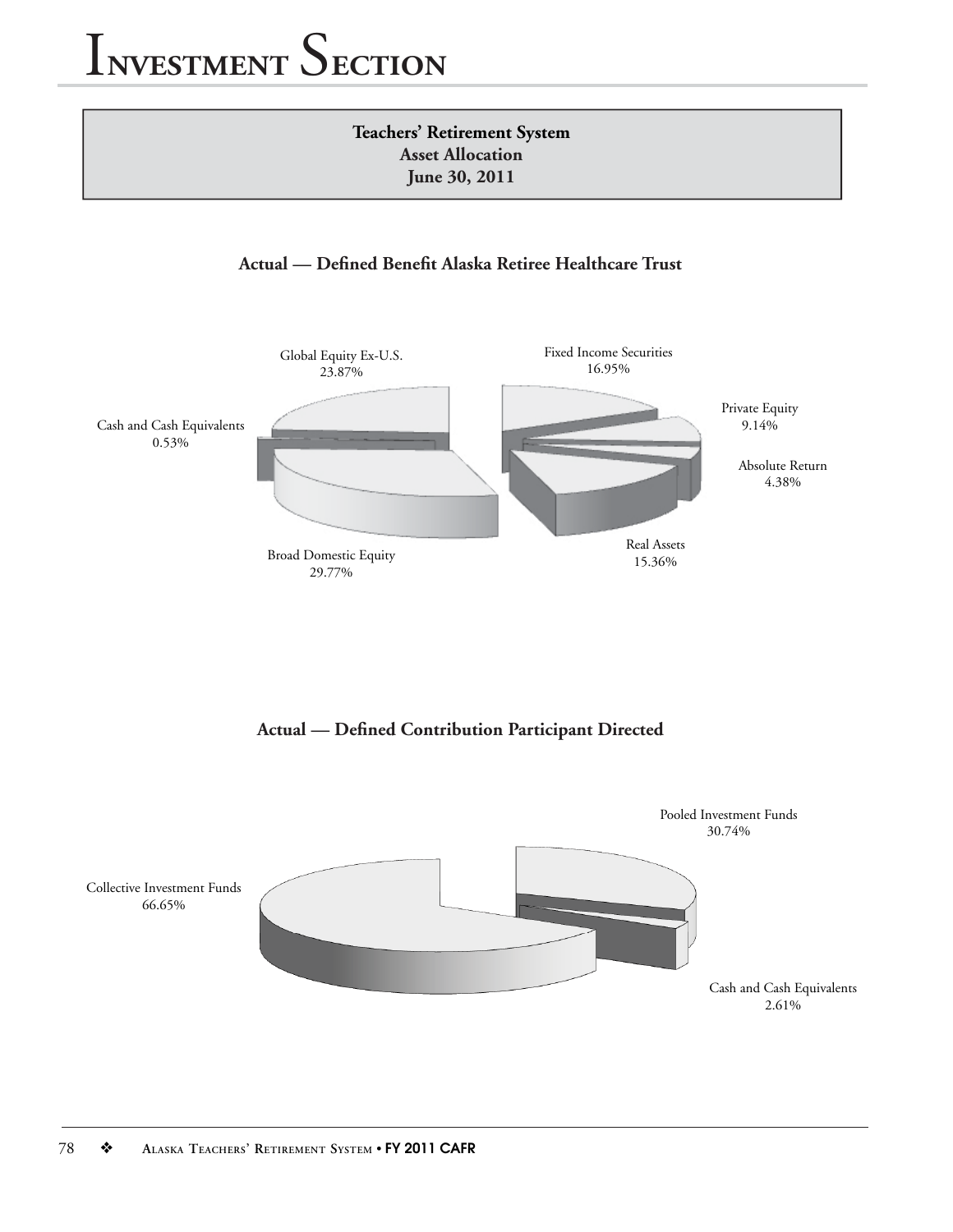## **Teachers' Retirement System Asset Allocation June 30, 2011**

## **Actual — Defined Contribution Health Reimbursement Arrangement**



Actual — Defined Contribution Occupational Death & Disability

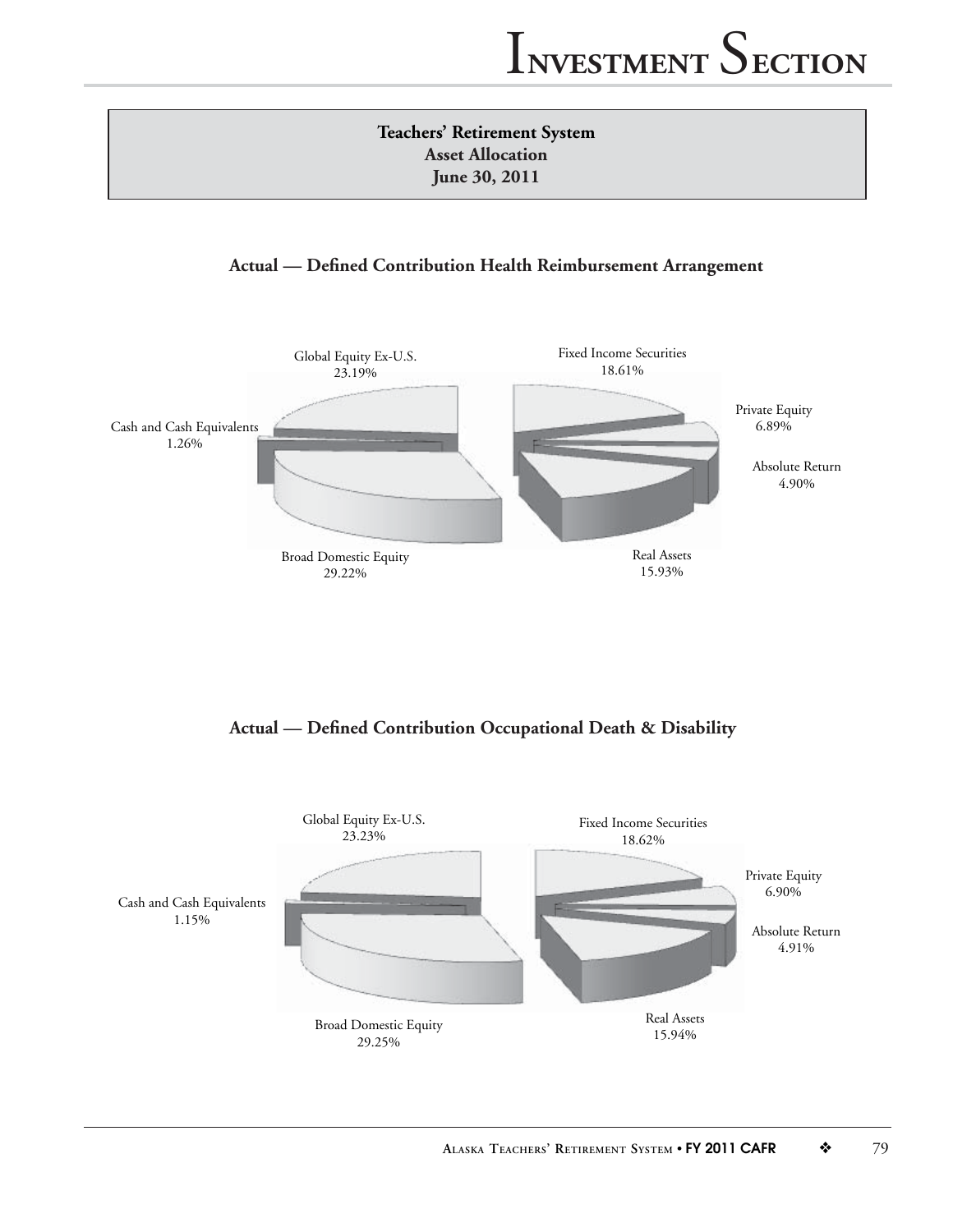## **Teachers' Retirement System Asset Allocation June 30, 2011**

## Actual — Defined Contribution Retiree Medical Plan

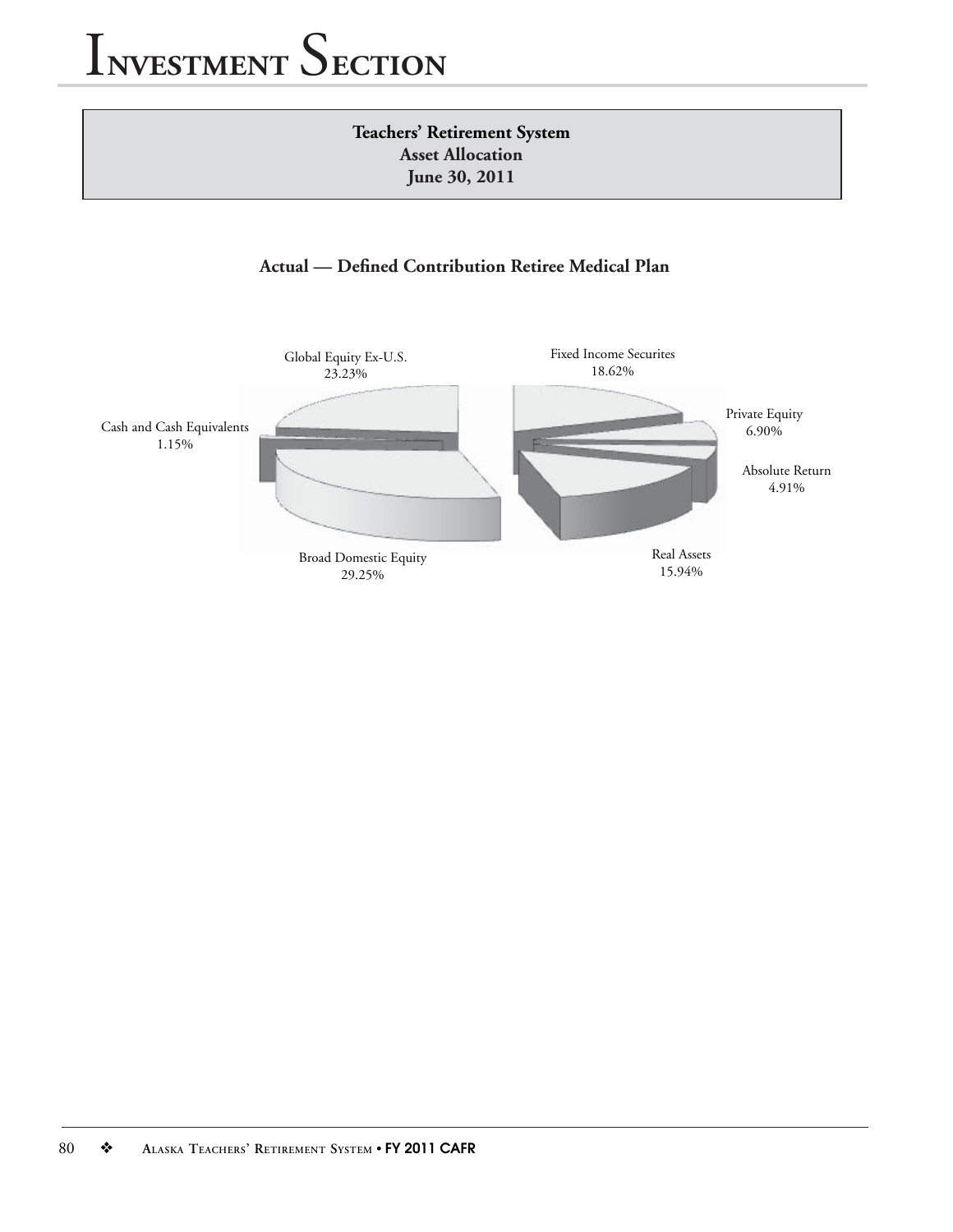## **Alaska Retirement Management Board Top Ten Holdings by Asset Type June 30, 2011**

Invested assets under the fiduciary responsibility of the Alaska Retirement Management Board (ARMB) have been commingled in various investment pools to minimize costs and maximize returns. Treasury Division has created eighteen different mutual fund-like pools to accomplish the investment asset allocation policies of the ARMB. Using investment pools increases investment efficiency in three ways. First, combining individual funds' cash inflows and outflows to offset each other reduces the amount of cash on hand needed to support daily operations. Second, pooling investments significantly reduces accounting, budgeting, and administrative costs. Finally, the ARMB can achieve economies of scale by making available investment options that could not otherwise be practically provided for smaller retirement funds. Below are the ten largest bond and equity holdings.

#### **Fixed Income**

|          | <b>Rank</b> | <b>Security</b>               | <b>Market Value</b> | Par Value     |
|----------|-------------|-------------------------------|---------------------|---------------|
|          |             | US Treasury 1.5% 06/30/2016   | \$132,241,549       | \$133,873,467 |
|          | 2           | US Treasury 0.75% 06/15/2014  | 58,557,680          | 58,628,622    |
|          | 3           | US Treasury 1.75% 08/15/2012  | 43,099,227          | 42,390,500    |
|          | 4           | US Treasury 3.625% 02/15/2020 | 34,912,519          | 33,002,000    |
|          |             | US Treasury 4.875% 02/15/2012 | 23,997,920          | 23,312,215    |
|          | 6           | US Treasury 1.75% 05/31/2016  | 21,326,335          | 21,293,118    |
|          |             | US Treasury 2.375% 09/30/2014 | 20,633,859          | 19,715,850    |
|          | 8           | US Treasury 2.0% 01/31/2016   | 20,215,396          | 19,829,650    |
|          | 9           | US Treasury 2.0% 11/30/2013   | 12,874,054          | 12,459,393    |
|          | 10          | US Treasury 2.625% 08/15/2020 | 12,294,110          | 12,700,934    |
|          |             |                               |                     |               |
| Equities |             |                               |                     |               |

#### **Equities**

| Rank | <b>Largest Domestic Equity Holdings</b> | <b>Market Value</b> |
|------|-----------------------------------------|---------------------|
| 1    | Apple Inc                               | \$26,565,631        |
| 2    | Exxon Mobil Corp                        | 21,521,204          |
| 3    | Chevron Corp                            | 17,666,056          |
| 4    | JPMorgan Chase & Co                     | 17,578,535          |
| 5    | Pfizer Inc.                             | 16,975,700          |
| 6    | International Business Machines Corp    | 15,498,389          |
| 7    | Wells Fargo & Co                        | 14,165,971          |
| 8    | Oracle Corp                             | 13,971,800          |
| 9    | General Electric Co                     | 12,746,045          |
| 10   | AT&T Inc                                | 12,344,912          |

Additional investment information may be obtained from the Department of Revenue, Treasury Division, P.O. Box 110405, Juneau, Alaska 99811-0405.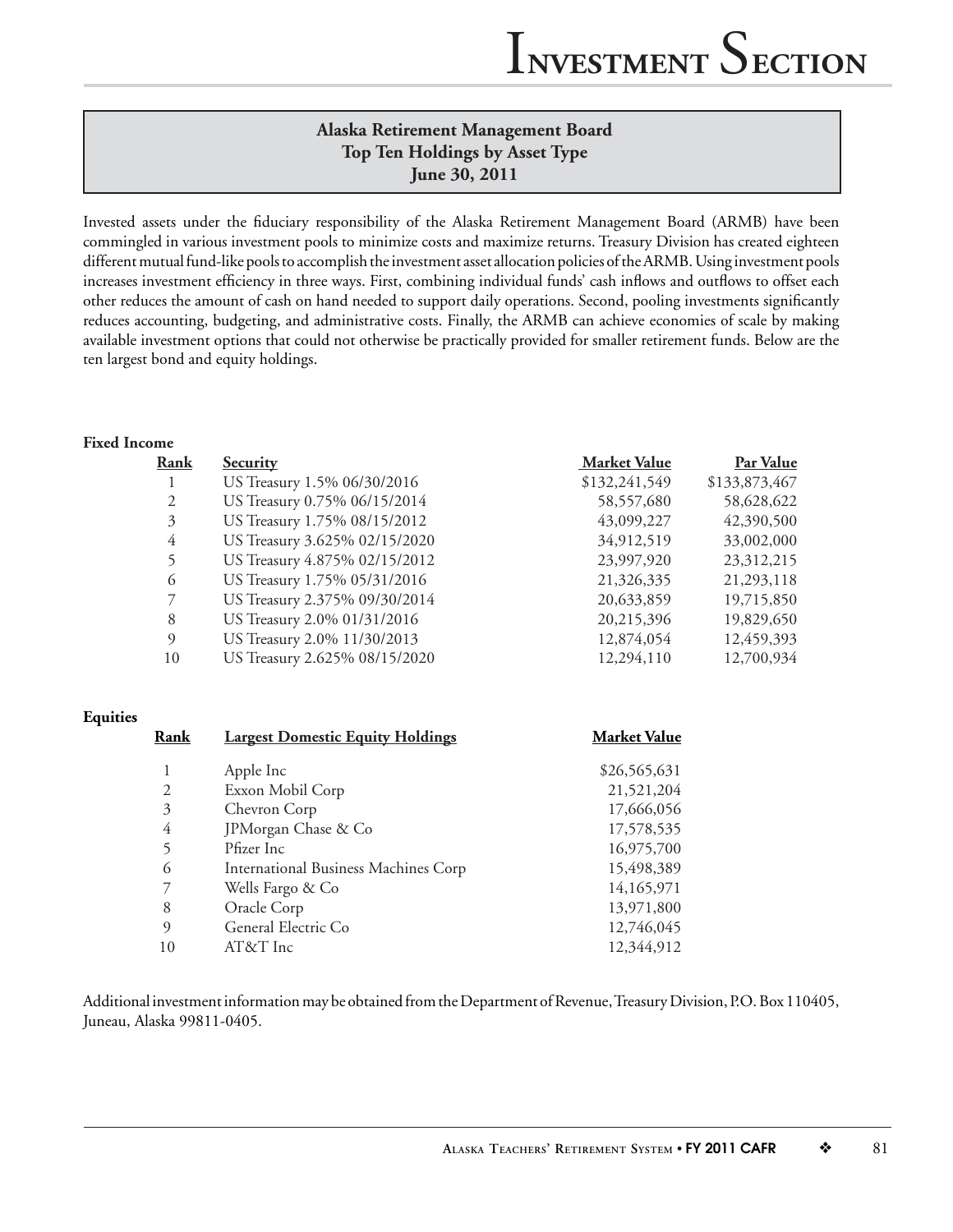## **Teachers' Retirement System Schedule of External Investment Management Fees Year Ended June 30, 2011**

| <b>International Fixed Income</b><br>Mondrian Investment Partners<br>109,778,628<br>\$<br>230,997<br>\$<br><b>High Yield Pool</b><br>Mackay Shields, LLC<br>118,450,074<br>460,201<br><b>ING</b> Investments<br>56,402<br>Total High Yield<br>118,450,074<br>516,603<br><b>Domestic Equity Pools</b><br>** Relational Investors<br>92,796,064<br>553,814<br>27,262,681<br>Advent Capital<br>169,580<br>$\ast$<br>Barrow, Hanley, Mewhinney & Strauss, INC<br>71,472,911<br>199,300<br>Jennison Associates LLC<br>48,064,876<br>328,884<br>Lazard Asset Management<br>244,158<br>101,819,673<br>Lord Abbett & Co.<br>75,989,016<br>387,425<br>$\ast$<br>Luther King Cap. Management<br>183,126<br>39,140,179<br>514,968<br>$\ast$<br>McKinley Capital<br>114,836,020<br>Quantitative Management Associates<br>145,590<br>40,536,816<br>SSgA Russell 1000 Growth<br>27,449<br>178, 123, 226<br>SSgA Russell 1000 Value<br>274,624,847<br>47,360<br>SSgA Russell 2000 Growth<br>17,410,516<br>SSga Russell 2000 Value<br>26,812,129<br>SSgA Russell 200<br>107,274,868 | <b>Fees</b> |
|---------------------------------------------------------------------------------------------------------------------------------------------------------------------------------------------------------------------------------------------------------------------------------------------------------------------------------------------------------------------------------------------------------------------------------------------------------------------------------------------------------------------------------------------------------------------------------------------------------------------------------------------------------------------------------------------------------------------------------------------------------------------------------------------------------------------------------------------------------------------------------------------------------------------------------------------------------------------------------------------------------------------------------------------------------------------|-------------|
|                                                                                                                                                                                                                                                                                                                                                                                                                                                                                                                                                                                                                                                                                                                                                                                                                                                                                                                                                                                                                                                                     |             |
|                                                                                                                                                                                                                                                                                                                                                                                                                                                                                                                                                                                                                                                                                                                                                                                                                                                                                                                                                                                                                                                                     |             |
|                                                                                                                                                                                                                                                                                                                                                                                                                                                                                                                                                                                                                                                                                                                                                                                                                                                                                                                                                                                                                                                                     |             |
|                                                                                                                                                                                                                                                                                                                                                                                                                                                                                                                                                                                                                                                                                                                                                                                                                                                                                                                                                                                                                                                                     |             |
|                                                                                                                                                                                                                                                                                                                                                                                                                                                                                                                                                                                                                                                                                                                                                                                                                                                                                                                                                                                                                                                                     |             |
|                                                                                                                                                                                                                                                                                                                                                                                                                                                                                                                                                                                                                                                                                                                                                                                                                                                                                                                                                                                                                                                                     |             |
|                                                                                                                                                                                                                                                                                                                                                                                                                                                                                                                                                                                                                                                                                                                                                                                                                                                                                                                                                                                                                                                                     |             |
|                                                                                                                                                                                                                                                                                                                                                                                                                                                                                                                                                                                                                                                                                                                                                                                                                                                                                                                                                                                                                                                                     |             |
|                                                                                                                                                                                                                                                                                                                                                                                                                                                                                                                                                                                                                                                                                                                                                                                                                                                                                                                                                                                                                                                                     |             |
|                                                                                                                                                                                                                                                                                                                                                                                                                                                                                                                                                                                                                                                                                                                                                                                                                                                                                                                                                                                                                                                                     |             |
|                                                                                                                                                                                                                                                                                                                                                                                                                                                                                                                                                                                                                                                                                                                                                                                                                                                                                                                                                                                                                                                                     |             |
|                                                                                                                                                                                                                                                                                                                                                                                                                                                                                                                                                                                                                                                                                                                                                                                                                                                                                                                                                                                                                                                                     |             |
|                                                                                                                                                                                                                                                                                                                                                                                                                                                                                                                                                                                                                                                                                                                                                                                                                                                                                                                                                                                                                                                                     |             |
|                                                                                                                                                                                                                                                                                                                                                                                                                                                                                                                                                                                                                                                                                                                                                                                                                                                                                                                                                                                                                                                                     |             |
|                                                                                                                                                                                                                                                                                                                                                                                                                                                                                                                                                                                                                                                                                                                                                                                                                                                                                                                                                                                                                                                                     |             |
|                                                                                                                                                                                                                                                                                                                                                                                                                                                                                                                                                                                                                                                                                                                                                                                                                                                                                                                                                                                                                                                                     |             |
|                                                                                                                                                                                                                                                                                                                                                                                                                                                                                                                                                                                                                                                                                                                                                                                                                                                                                                                                                                                                                                                                     |             |
|                                                                                                                                                                                                                                                                                                                                                                                                                                                                                                                                                                                                                                                                                                                                                                                                                                                                                                                                                                                                                                                                     |             |
|                                                                                                                                                                                                                                                                                                                                                                                                                                                                                                                                                                                                                                                                                                                                                                                                                                                                                                                                                                                                                                                                     | 9,771       |
|                                                                                                                                                                                                                                                                                                                                                                                                                                                                                                                                                                                                                                                                                                                                                                                                                                                                                                                                                                                                                                                                     | 41,717      |
|                                                                                                                                                                                                                                                                                                                                                                                                                                                                                                                                                                                                                                                                                                                                                                                                                                                                                                                                                                                                                                                                     | 12,019      |
| SSgA Futures Large Cap<br>2,367,370                                                                                                                                                                                                                                                                                                                                                                                                                                                                                                                                                                                                                                                                                                                                                                                                                                                                                                                                                                                                                                 | 5,206       |
| SSgA Future Small Cap<br>1,875,651                                                                                                                                                                                                                                                                                                                                                                                                                                                                                                                                                                                                                                                                                                                                                                                                                                                                                                                                                                                                                                  | 2,683       |
| $\ast$<br>DePrince, Race & Zollo Inc.-Micro Cap<br>64,391<br>21,108,174                                                                                                                                                                                                                                                                                                                                                                                                                                                                                                                                                                                                                                                                                                                                                                                                                                                                                                                                                                                             |             |
| Analytic Buy Write Account<br>29,992,226                                                                                                                                                                                                                                                                                                                                                                                                                                                                                                                                                                                                                                                                                                                                                                                                                                                                                                                                                                                                                            | 56,537      |
| RCM Buy Write Account<br>$\ast$<br>29,664,422<br>400,149                                                                                                                                                                                                                                                                                                                                                                                                                                                                                                                                                                                                                                                                                                                                                                                                                                                                                                                                                                                                            |             |
| $\ast$<br>RCM<br>122,303,915<br>47,312                                                                                                                                                                                                                                                                                                                                                                                                                                                                                                                                                                                                                                                                                                                                                                                                                                                                                                                                                                                                                              |             |
| 1,423,475,580<br>3,441,439<br>Total Domestic Equities                                                                                                                                                                                                                                                                                                                                                                                                                                                                                                                                                                                                                                                                                                                                                                                                                                                                                                                                                                                                               |             |
| <b>Private Equity Pool</b>                                                                                                                                                                                                                                                                                                                                                                                                                                                                                                                                                                                                                                                                                                                                                                                                                                                                                                                                                                                                                                          |             |
| ** BlumCapital Partners-Strategic<br>96,306<br>7,209,787                                                                                                                                                                                                                                                                                                                                                                                                                                                                                                                                                                                                                                                                                                                                                                                                                                                                                                                                                                                                            |             |
| ** Warburg Pincus X<br>6,812,665<br>116,074                                                                                                                                                                                                                                                                                                                                                                                                                                                                                                                                                                                                                                                                                                                                                                                                                                                                                                                                                                                                                         |             |
| ** Angelo Gordon & Co.<br>9,332,350<br>117,302                                                                                                                                                                                                                                                                                                                                                                                                                                                                                                                                                                                                                                                                                                                                                                                                                                                                                                                                                                                                                      |             |
| ** Onex Partners<br>1,786,430<br>48,970                                                                                                                                                                                                                                                                                                                                                                                                                                                                                                                                                                                                                                                                                                                                                                                                                                                                                                                                                                                                                             |             |
| ** Lexington Partners<br>6,508,035<br>97,838                                                                                                                                                                                                                                                                                                                                                                                                                                                                                                                                                                                                                                                                                                                                                                                                                                                                                                                                                                                                                        |             |
| 653,902<br>$\ast$<br>Pathway Capital Management<br>203,565,658                                                                                                                                                                                                                                                                                                                                                                                                                                                                                                                                                                                                                                                                                                                                                                                                                                                                                                                                                                                                      |             |
| * Abbott Capital Management<br>200,448,753<br>541,954                                                                                                                                                                                                                                                                                                                                                                                                                                                                                                                                                                                                                                                                                                                                                                                                                                                                                                                                                                                                               |             |
| ** Merit Capital Partners<br>992,543<br>70,162                                                                                                                                                                                                                                                                                                                                                                                                                                                                                                                                                                                                                                                                                                                                                                                                                                                                                                                                                                                                                      |             |
| 436,656,221<br>1,742,508<br>Total Private Equities                                                                                                                                                                                                                                                                                                                                                                                                                                                                                                                                                                                                                                                                                                                                                                                                                                                                                                                                                                                                                  |             |
| <b>International Equity Pools</b>                                                                                                                                                                                                                                                                                                                                                                                                                                                                                                                                                                                                                                                                                                                                                                                                                                                                                                                                                                                                                                   |             |
| SSgA<br>114,341,869<br>58,933                                                                                                                                                                                                                                                                                                                                                                                                                                                                                                                                                                                                                                                                                                                                                                                                                                                                                                                                                                                                                                       |             |
| 959,570<br>* Brandes Investment Partners<br>244,101,002                                                                                                                                                                                                                                                                                                                                                                                                                                                                                                                                                                                                                                                                                                                                                                                                                                                                                                                                                                                                             |             |
| Capital Guardian Trust Co.<br>187, 426, 145<br>629,439                                                                                                                                                                                                                                                                                                                                                                                                                                                                                                                                                                                                                                                                                                                                                                                                                                                                                                                                                                                                              |             |
| McKinley Capital Mgmt.<br>103,386,234<br>371,454                                                                                                                                                                                                                                                                                                                                                                                                                                                                                                                                                                                                                                                                                                                                                                                                                                                                                                                                                                                                                    |             |
| <b>Lazard Freres</b><br>135,212,601<br>173,090                                                                                                                                                                                                                                                                                                                                                                                                                                                                                                                                                                                                                                                                                                                                                                                                                                                                                                                                                                                                                      |             |
| Mondrian Investment Partners<br>35,064,687<br>199,862                                                                                                                                                                                                                                                                                                                                                                                                                                                                                                                                                                                                                                                                                                                                                                                                                                                                                                                                                                                                               |             |
| $\ast$<br>Schroder Investment Management<br>36,024,137<br>228,826                                                                                                                                                                                                                                                                                                                                                                                                                                                                                                                                                                                                                                                                                                                                                                                                                                                                                                                                                                                                   |             |
| 855,556,675<br>2,621,174<br>Total International Equities                                                                                                                                                                                                                                                                                                                                                                                                                                                                                                                                                                                                                                                                                                                                                                                                                                                                                                                                                                                                            |             |
| <b>Absolute Return Pool</b>                                                                                                                                                                                                                                                                                                                                                                                                                                                                                                                                                                                                                                                                                                                                                                                                                                                                                                                                                                                                                                         |             |
| ** Mariner Investment Group<br>58,790,695<br>565,894                                                                                                                                                                                                                                                                                                                                                                                                                                                                                                                                                                                                                                                                                                                                                                                                                                                                                                                                                                                                                |             |
| ** Cadogan Management LLC<br>177,991                                                                                                                                                                                                                                                                                                                                                                                                                                                                                                                                                                                                                                                                                                                                                                                                                                                                                                                                                                                                                                |             |
| ** Crestline Investors Inc.<br>585,898<br>64,854,298                                                                                                                                                                                                                                                                                                                                                                                                                                                                                                                                                                                                                                                                                                                                                                                                                                                                                                                                                                                                                |             |
| ** Global Asset Management<br>41,899,178<br>290,449                                                                                                                                                                                                                                                                                                                                                                                                                                                                                                                                                                                                                                                                                                                                                                                                                                                                                                                                                                                                                 |             |
| ** Prisma Capital Partners<br>44,107,568<br>276,794                                                                                                                                                                                                                                                                                                                                                                                                                                                                                                                                                                                                                                                                                                                                                                                                                                                                                                                                                                                                                 |             |
| Total Absolute Return<br>1,719,035<br>209,829,730                                                                                                                                                                                                                                                                                                                                                                                                                                                                                                                                                                                                                                                                                                                                                                                                                                                                                                                                                                                                                   |             |
| (continued)                                                                                                                                                                                                                                                                                                                                                                                                                                                                                                                                                                                                                                                                                                                                                                                                                                                                                                                                                                                                                                                         |             |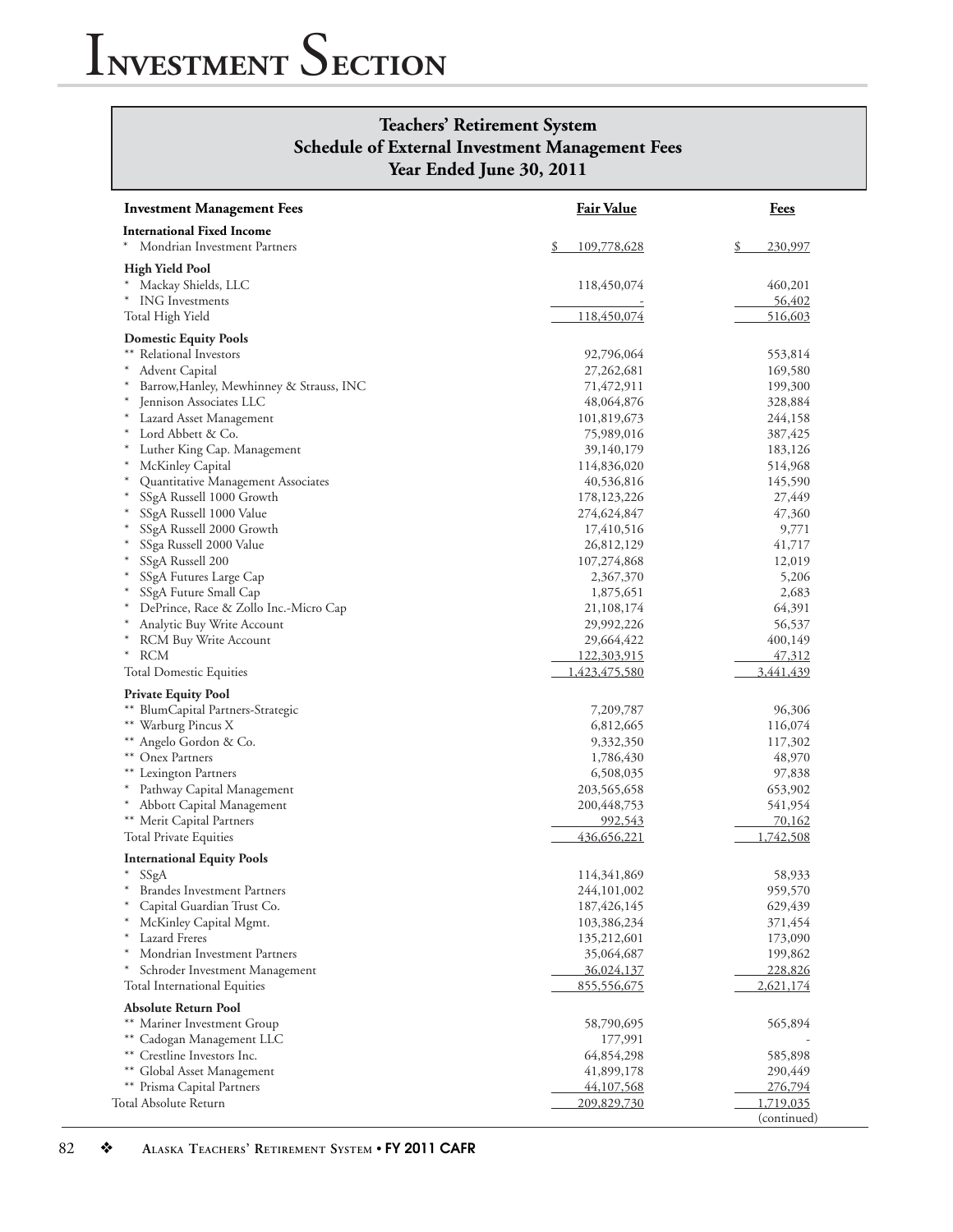## **Teachers' Retirement System Schedule of External Investment Management Fees (Cont.) Year Ended June 30, 2011**

|                                                                  | <b>Fair Value</b>        | <b>Fees</b>        |
|------------------------------------------------------------------|--------------------------|--------------------|
| <b>Emerging Markets Equity Pool</b><br>** The Capital Group Inc. | \$<br>130,974,163        | \$<br>757,507      |
| ** Lazard Freres Asset Managers                                  | 88,904,187               |                    |
| ** Eaton Vance                                                   | 65,979,639               |                    |
| <b>Total Emerging Markets</b>                                    | 285,857,989              | 757,507            |
| <b>Real Estate Pool</b>                                          |                          |                    |
| ** JPM Strategic<br>** UBS Consolidated                          | 53,646,562<br>19,762,952 | 401,844<br>160,928 |
| ** Cornerstone                                                   | 46,538,195               | 347,467            |
| ** Lasalle                                                       | 54,804,093               | 391,232            |
| ** Sentinel, SA                                                  | 28,186,015               | 177,972            |
| ** UBS Separate                                                  | 67,020,723               | 513,175            |
| ** Lowe Hospitality                                              | 1,016,284                | 62,642             |
| ** ING Clarion                                                   | 7,367,191                | 102,647            |
| ** Silverpeak Legacy Pension Partners                            | 29,255,713               | 418,708            |
| ** Rothschild Five Arrows                                        | 16,701,410               | 194,157            |
| ** Tishman Speyer                                                | 18,901,755               | 340,570            |
| ** BlackRock Diamond                                             | 6,375,696                | 71,718             |
| ** Colony Investors VIII, L.P.                                   | 8,648,106                | 220,418            |
| ** LaSalle Medical Office Fund II                                | 6,148,327                | 79,613             |
| ** Cornerstone Apartment Venture III                             | 8,727,720                | 95,797             |
| ** Coventry                                                      | 6,034,122                |                    |
| Total Real Estate                                                | 379,134,864              | 3,578,888          |
| <b>Timber Pool</b>                                               |                          |                    |
| ** Timberland INVT Resources                                     | 34,004,328               | 273,679            |
| ** Hancock Natural Resource Group                                | 21,653,261               | 138,492            |
| Total Timber Pool                                                | 55,657,589               | 412,171            |
| <b>Farmland Pool</b>                                             |                          |                    |
| ** Hancock Agriculture Investment Group                          | 61,503,293               | 448,923            |
| ** UBS Agrivest                                                  | 97,027,588               | 769,312            |
| Total Farmland<br><b>Farmland Water Pool</b>                     | 158,530,881              | 1,218,235          |
| ** Hancock Farmland & Water                                      | 4,207,832                | 30,555             |
| ** UBS Agrivest                                                  | 9,669,019                | 65,823             |
| Total Farmland Water Pool                                        | 13,876,851               | 96,378             |
|                                                                  |                          |                    |
| <b>Energy Pool</b><br>** EIG Energy Fund XV                      | 709,218                  | 39,157             |
| ** EIG Energy Fund XD                                            | 4,175,896                | 66,794             |
| ** EIG Energy Fund XIV-A                                         | 17,769,635               | 265,515            |
| <b>Total Energy Pool</b>                                         | \$<br>22,654,749         | 371,466            |
| Custodian<br>State Street Bank                                   |                          | 289,938            |
| <b>Investment Advisory</b>                                       |                          |                    |
| Townsend Group                                                   |                          | 29,441             |
| $\ast$<br>Callan Associates                                      |                          | 30,766             |
| <b>Investment Advisory Council</b><br>$\ast$                     |                          | 8,982              |
| Total Investment Advisory                                        |                          | 69,189             |
| <b>Investment Performance</b>                                    |                          |                    |
| * Callan Associates                                              |                          | 76,915             |
| <b>Total External Management Fees</b>                            |                          | 17,142,443         |

\*These fees are paid through the Alaska Statewide Accounting System (AKSAS).

\*\*These fees are deducted from earnings by the fund manager and are not directly recorded in AKSAS.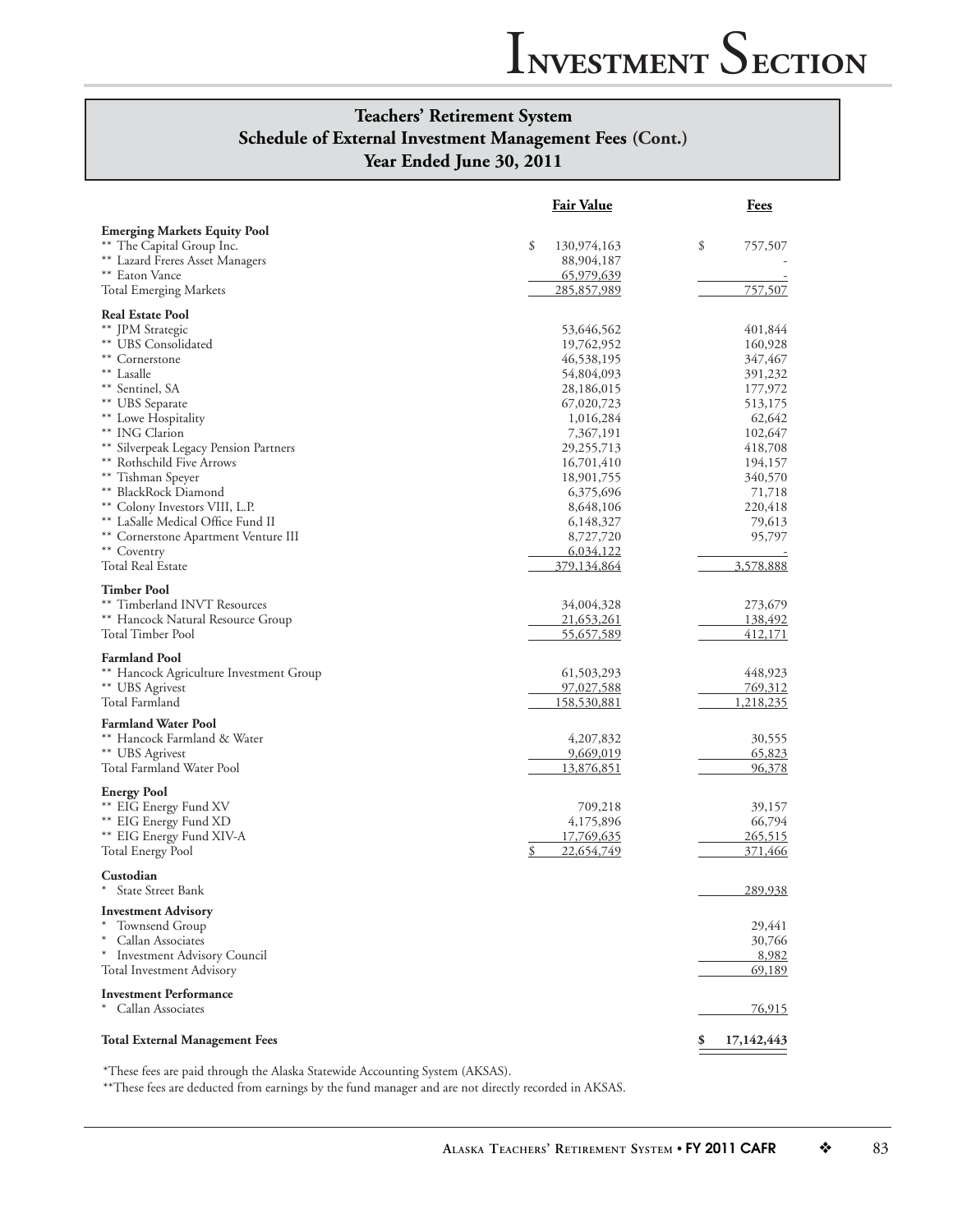### **Teachers' Retirement System Investment Summary Schedule**

### **June 30, 2011**

|                                                                          | Defined Benefit - Pension |                                         |                                    |                        |
|--------------------------------------------------------------------------|---------------------------|-----------------------------------------|------------------------------------|------------------------|
|                                                                          |                           |                                         |                                    | $%$ of                 |
| <b>Investments (at Fair Value)</b>                                       | <b>Policy</b>             | <b>Asset Allocation</b><br><b>Range</b> | <b>Fair Market</b><br><b>Value</b> | Total<br><b>Assets</b> |
| <b>Cash and Cash Equivalents</b>                                         |                           |                                         |                                    |                        |
| Short-Term Fixed Income Pool<br>Total Cash and Cash Equivalents          | 1.00%                     | $0 - 6\%$                               | 16,225,632<br>16,225,632           | 0.52%                  |
| <b>Fixed Income Securities</b>                                           |                           |                                         |                                    |                        |
| Retirement Fixed Income Pool                                             |                           |                                         | 7,561,753                          |                        |
| U.S. Treasury Fixed Income Pool                                          |                           |                                         | 327,617,559                        |                        |
| High Yield Pool<br>International Fixed Income Pool                       |                           |                                         | 77,919,938<br>72,185,842           |                        |
| <b>Emerging Debt Pool</b>                                                |                           |                                         | 24,370,342                         |                        |
| Total Fixed Income Securities                                            | 19.00%                    | 16-22%                                  | 509,655,434                        | 16.34%                 |
| <b>Broad Domestic Equity</b>                                             |                           |                                         |                                    |                        |
| Large Cap                                                                |                           |                                         | 746,963,820                        |                        |
| Small Cap Pool                                                           |                           |                                         | 170,876,714                        |                        |
| Convertible Bond Pool                                                    |                           |                                         | 17,647,017                         |                        |
| Total Broad Domestic Equity                                              | 29.00%                    | 23-35%                                  | 935,487,551                        | 29.99%                 |
| Global Equity Ex-U.S.                                                    |                           |                                         |                                    |                        |
| <b>International Equity Pool</b>                                         |                           |                                         | 515,496,052                        |                        |
| International Equity Small Cap Pool                                      |                           |                                         | 46,623,120                         |                        |
| <b>Emerging Markets Equity Pool</b>                                      |                           |                                         | 188,024,481                        |                        |
| Total Global Equity Ex-U.S.                                              | 23.00%                    | 19-27%                                  | 750,143,653                        | 24.05%                 |
| <b>Private Equity</b>                                                    |                           |                                         |                                    |                        |
| Private Equity Pool                                                      |                           |                                         | 287, 297, 583                      |                        |
| Total Private Equity                                                     | 7.00%                     | $2 - 12%$                               | 287, 297, 583                      | 9.21%                  |
| <b>Absolute Return</b>                                                   |                           |                                         |                                    |                        |
| Absolute Return Pool                                                     |                           |                                         | <u>137,789,609</u>                 |                        |
| Total Absolute Return                                                    | 5.00%                     | 1-9%                                    | 137,789,609                        | 4.42%                  |
| <b>Real Assets</b>                                                       |                           |                                         |                                    |                        |
| Real Estate Pool                                                         |                           |                                         | 248,787,814                        |                        |
| Real Estate Investment Trust Pool                                        |                           |                                         | 31,848,675                         |                        |
| <b>Energy Pool</b>                                                       |                           |                                         | 14,915,906                         |                        |
| Farmland Pool                                                            |                           |                                         | 99,711,080                         |                        |
| Farmland Water Pool                                                      |                           |                                         | 13,876,851                         |                        |
| Timber Pool                                                              |                           |                                         | 36,603,039                         |                        |
| Treasury Inflation Protected Securities Pool<br><b>Total Real Assets</b> | $16.00\%$                 | $8 - 24%$                               | 36,501,715<br>482,245,080          | 15.47%                 |
| <b>Total Invested Assets</b>                                             | 100.00%                   |                                         | \$3,118,844,542                    | 100.00%                |
|                                                                          |                           |                                         |                                    |                        |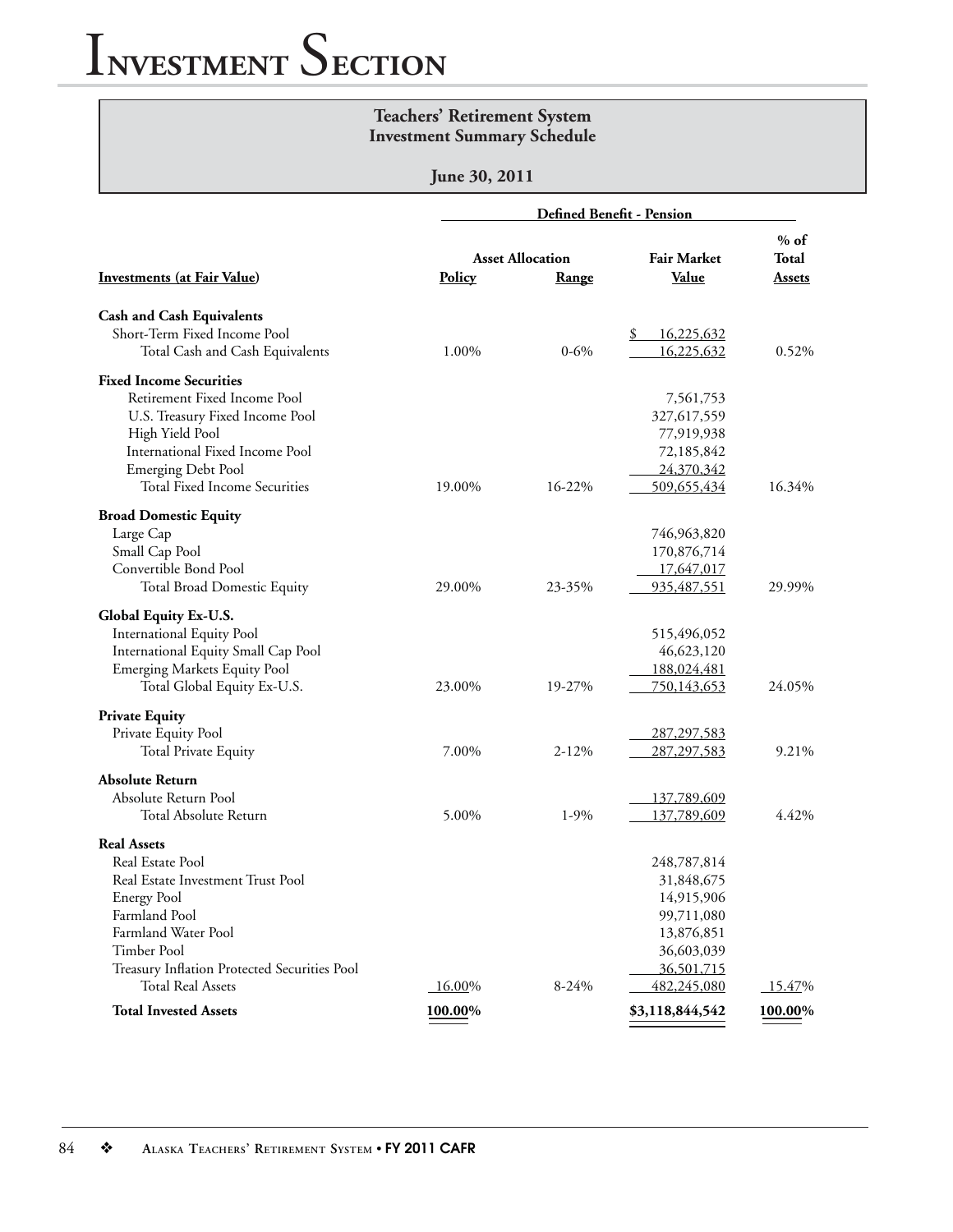## **June 30, 2011**

|                                                                                                                                                                                                                       | Defined Benefit - Alaska Retiree Healthcare Trust |                                  |                                                                                     |                           |
|-----------------------------------------------------------------------------------------------------------------------------------------------------------------------------------------------------------------------|---------------------------------------------------|----------------------------------|-------------------------------------------------------------------------------------|---------------------------|
| <b>Investments (at Fair Value)</b>                                                                                                                                                                                    | <b>Policy</b>                                     | <b>Asset Allocation</b><br>Range | <b>Fair Market</b><br>Value                                                         | $%$ of<br>Total<br>Assets |
| <b>Cash and Cash Equivalents</b><br>Short-Term Fixed Income Pool<br>Total Cash and Cash Equivalents                                                                                                                   | 1.00%                                             | $0 - 6\%$                        | 8,510,135<br>\$<br>8,510,135                                                        | 0.53%                     |
| <b>Fixed Income Securities</b><br>Retirement Fixed Income Pool<br>U.S. Treasury Fixed Income Pool<br>High Yield Pool<br>International Fixed Income Pool<br><b>Emerging Debt Pool</b><br>Total Fixed Income Securities | 19.00%                                            | 16-22%                           | 3,885,290<br>180, 186, 156<br>40,034,114<br>37,087,069<br>12,521,193<br>273,713,822 | 16.95%                    |
| <b>Broad Domestic Equity</b><br>Large Cap Pool<br>Small Cap Pool<br>Convertible Bond Pool<br>Total Broad Domestic Equity                                                                                              | 29.00%                                            | 23-35%                           | 383,246,669<br>87,782,681<br>9,521,292<br>480,550,642                               | 29.77%                    |
| Global Equity Ex-U.S.<br><b>International Equity Pool</b><br>International Equity Small Cap Pool<br><b>Emerging Markets Equity Pool</b><br>Total Global Equity Ex-U.S.                                                | 23.00%                                            | 19-27%                           | 264,813,566<br>23,947,943<br>96,604,786<br>385,366,295                              | 23.87%                    |
| <b>Private Equity</b><br>Private Equity Pool<br>Total Private Equity                                                                                                                                                  | 7.00%                                             | $2 - 12%$                        | 147,603,633<br>147,603,633                                                          | 9.14%                     |
| <b>Absolute Return</b><br>Absolute Return Pool<br>Total Absolute Return                                                                                                                                               | 5.00%                                             | 1-9%                             | 70,792,474<br>70,792,474                                                            | 4.38%                     |
| <b>Real Assets</b><br>Real Estate Pool<br>Real Estate Investment Trust Pool<br><b>Energy Pool</b><br>Farmland Pool<br>Timber Pool<br>Treasury Inflation Protected Securities Pool                                     |                                                   |                                  | 127,887,277<br>16,361,367<br>7,663,616<br>58,421,593<br>18,807,132<br>18,754,224    |                           |
| <b>Total Real Assets</b><br><b>Total Invested Assets</b>                                                                                                                                                              | 16.00%<br>100.00%                                 | $8-24%$                          | 247,895,209<br>\$1,614,432,210                                                      | 15.36%<br>100.00%         |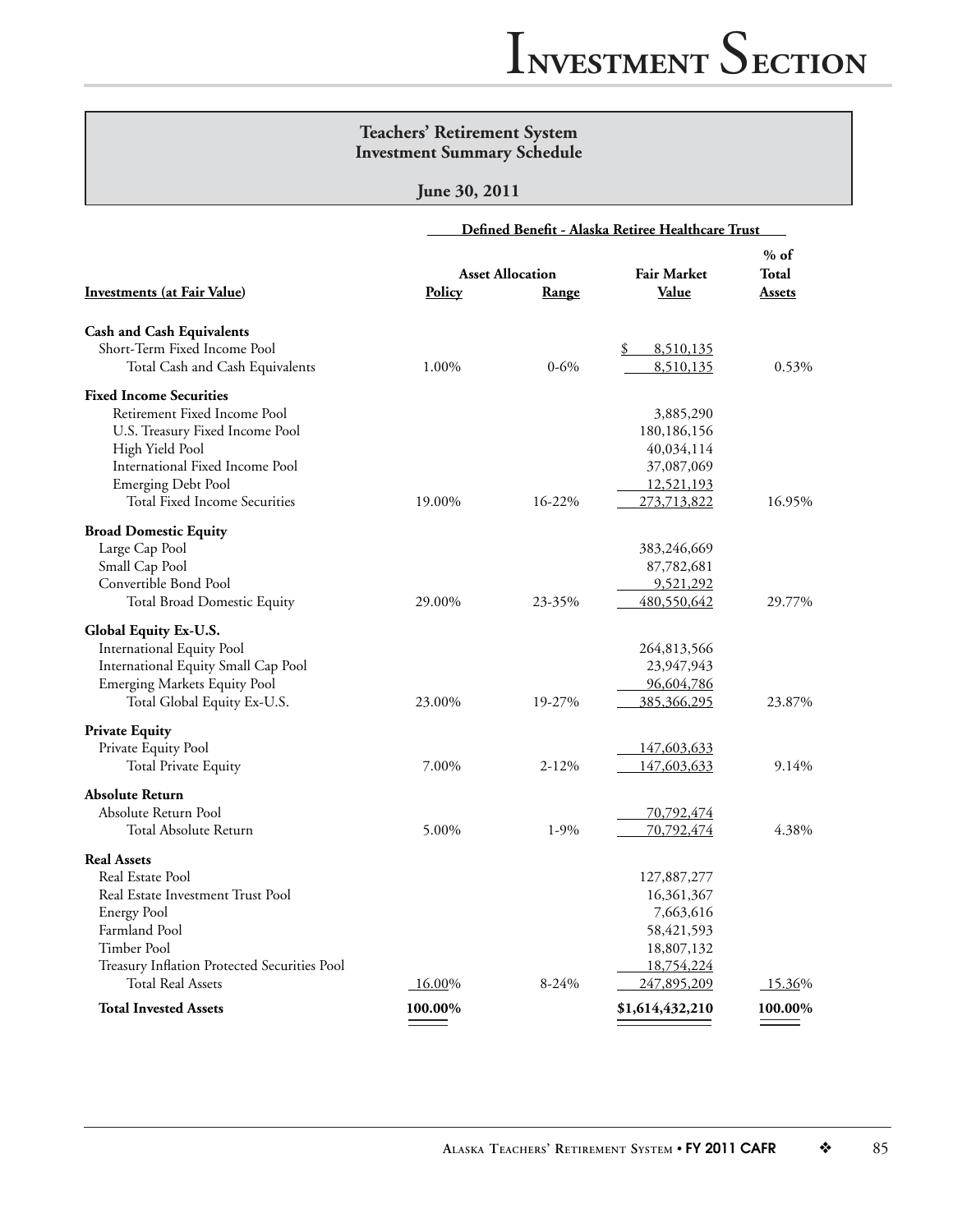|                                                                                                     | Defined Contribution - Participant Directed |                                         |                              |                                         |
|-----------------------------------------------------------------------------------------------------|---------------------------------------------|-----------------------------------------|------------------------------|-----------------------------------------|
| <b>Investments (at Fair Value)</b>                                                                  | <b>Policy</b>                               | <b>Asset Allocation</b><br><b>Range</b> | <b>Fair Market</b><br>Value  | $%$ of<br><b>Total</b><br><b>Assets</b> |
| <b>Cash and Cash Equivalents</b><br>Short-Term Fixed Income Pool<br>Total Cash and Cash Equivalents | 100%                                        | 0%                                      | \$<br>2,115,739<br>2,115,739 | 2.61%                                   |
| Pooled Investment Fund (1)                                                                          |                                             |                                         |                              |                                         |
| T. Rowe Price                                                                                       |                                             |                                         |                              |                                         |
| Target 2010 Trust                                                                                   |                                             |                                         | 206,063                      |                                         |
| Target 2015 Trust                                                                                   |                                             |                                         | 669,177                      |                                         |
| Target 2020 Trust                                                                                   |                                             |                                         | 1,021,661                    |                                         |
| Target 2025 Trust                                                                                   |                                             |                                         | 1,176,257                    |                                         |
| Target 2030 Trust                                                                                   |                                             |                                         | 1,162,611                    |                                         |
| Target 2035 Trust                                                                                   |                                             |                                         | 2,088,566                    |                                         |
| Target 2040 Trust                                                                                   |                                             |                                         | 2,261,588                    |                                         |
| Target 2045 Trust                                                                                   |                                             |                                         | 4,183,253                    |                                         |
| Target 2050 Trust                                                                                   |                                             |                                         | 5,300,766                    |                                         |
| Target 2055 Trust                                                                                   |                                             |                                         | 177,859                      |                                         |
| Alaska Balanced Fund                                                                                |                                             |                                         | 86,167                       |                                         |
| Long-Term Balanced Fund                                                                             |                                             |                                         | 5,000,270                    |                                         |
| Alaska Money Market                                                                                 |                                             |                                         | <u>1,631,849</u>             |                                         |
| Total Pooled Investment Funds                                                                       |                                             |                                         | 24,966,087                   | 30.74%                                  |
| <b>Collective Investment Funds (1)</b>                                                              |                                             |                                         |                              |                                         |
| <b>State Street Global Advisors</b>                                                                 |                                             |                                         |                              |                                         |
| Money Market Funds                                                                                  |                                             |                                         | 14,661                       |                                         |
| S&P Stock Index Fund                                                                                |                                             |                                         | 13,801,136                   |                                         |
| Russell 3000 Index                                                                                  |                                             |                                         | 133,376                      |                                         |
| Real Estate Investment Trust Index                                                                  |                                             |                                         | 123,996                      |                                         |
| World Equity Ex-U.S. Index                                                                          |                                             |                                         | 52,767                       |                                         |
| Long U.S. Treasury Bond Index                                                                       |                                             |                                         | 18,729                       |                                         |
| Treasury Inflation Protected Securities Index                                                       |                                             |                                         | 99,891                       |                                         |
| World Government Bond Ex-U.S. Index                                                                 |                                             |                                         | 8,623                        |                                         |
| Global Balanced Fund                                                                                |                                             |                                         | 1,538,163                    |                                         |
| Barclays                                                                                            |                                             |                                         |                              |                                         |
| Daily Government/Corporate Bond Fund                                                                |                                             |                                         | 4,032,979                    |                                         |
| Intermediate Bond Fund                                                                              |                                             |                                         | 67,751                       |                                         |
| <b>Brandes Institutional</b>                                                                        |                                             |                                         |                              |                                         |
| <b>International Equity Fund</b>                                                                    |                                             |                                         | 18,989,927                   |                                         |
| <b>RCM</b>                                                                                          |                                             |                                         |                              |                                         |
| Socially Responsible Fund                                                                           |                                             |                                         | 1,249,041                    |                                         |
| T. Rowe Price                                                                                       |                                             |                                         |                              |                                         |
| Small-Cap Fund                                                                                      |                                             |                                         | 13,995,497                   |                                         |
| <b>Total Collective Investment Funds</b><br><b>Total Invested Assets</b>                            |                                             |                                         | 54,126,537                   | 66.65%                                  |
|                                                                                                     |                                             |                                         | \$81,208,363                 | 100.00%                                 |

(1) Pooled Investment Funds and Collective Investment Funds are participant directed and therefore are not subject to an asset allocation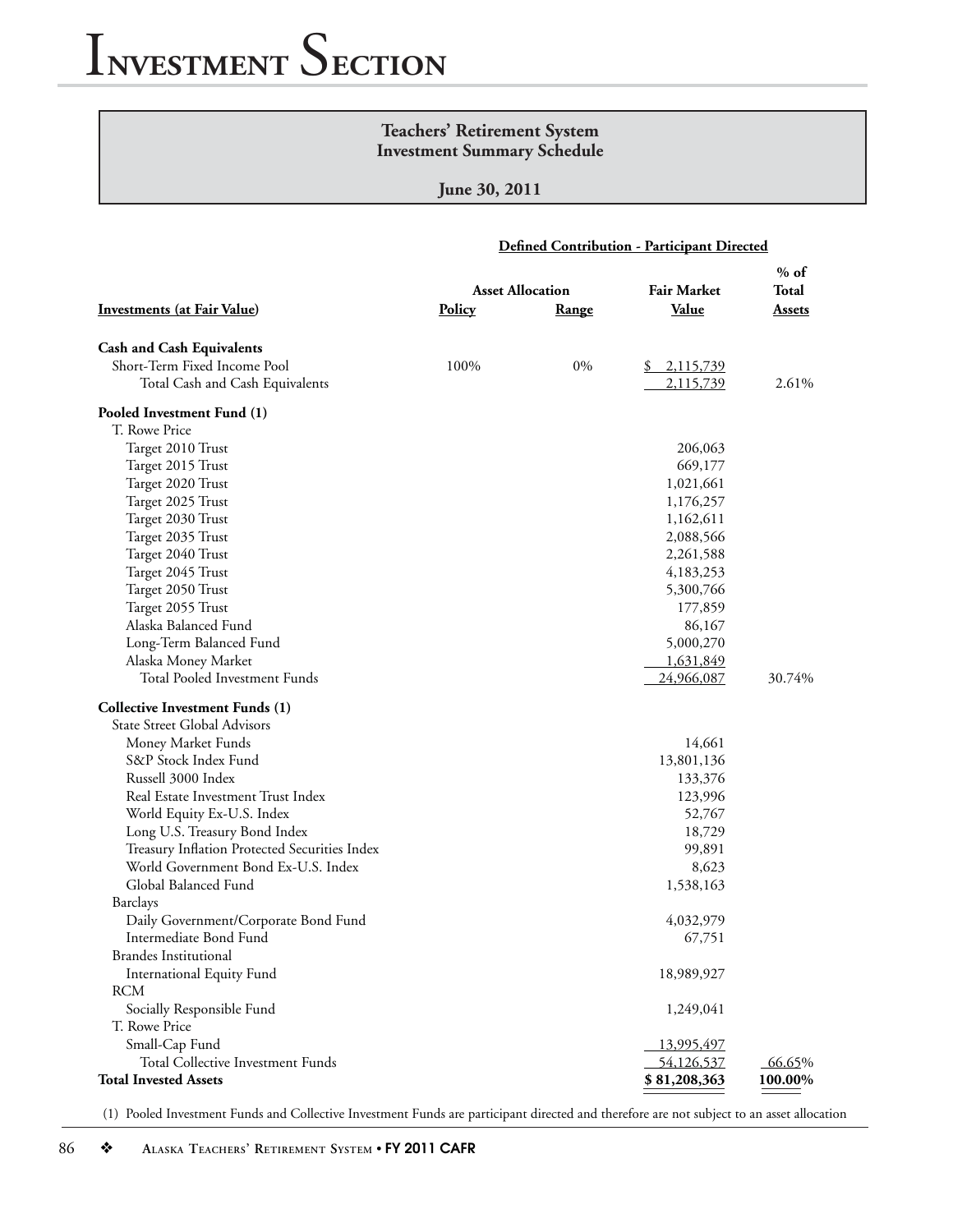| June 30, 2011 |  |  |
|---------------|--|--|
|---------------|--|--|

|                                                                                                                                                                                                                                                      | Defined Contribution - Health Reimbursement Arrangement |                         |                                                                                             |                   |
|------------------------------------------------------------------------------------------------------------------------------------------------------------------------------------------------------------------------------------------------------|---------------------------------------------------------|-------------------------|---------------------------------------------------------------------------------------------|-------------------|
|                                                                                                                                                                                                                                                      |                                                         | <b>Asset Allocation</b> | <b>Fair Market</b>                                                                          | $%$ of<br>Total   |
| Investments (at Fair Value)                                                                                                                                                                                                                          | Policy                                                  | Range                   | Value                                                                                       | Assets            |
| <b>Cash and Cash Equivalents</b><br>Short-Term Fixed Income Pool<br>Total Cash and Cash Equivalents                                                                                                                                                  | 1.00%                                                   | $0 - 6\%$               | \$<br>224,277<br>224,277                                                                    | 1.26%             |
| <b>Fixed Income Securities</b><br>U.S. Treasury Fixed Income Pool<br>High Yield Pool<br>International Fixed Income Pool<br><b>Emerging Debt Pool</b><br>Total Fixed Income Securites                                                                 | 19.00%                                                  | 16-22%                  | 2,260,710<br>346,468<br>353,230<br>347,660<br>3,308,068                                     | 18.61%            |
| <b>Broad Domestic Equity</b><br>Large Cap Pool<br>Small Cap Pool<br>Convertible Bond Pool<br>Total Broad Domestic Equity                                                                                                                             | 29.00%                                                  | 23-35%                  | 4,590,924<br>540,162<br>63,521<br>5,194,607                                                 | 29.22%            |
| Global Equity Ex-U.S.<br><b>International Equity Pool</b><br>International Equity Small Cap Pool<br><b>Emerging Markets Equity Pool</b><br>Total Global Equity Ex-U.S.                                                                               | 23.00%                                                  | 19-27%                  | 2,904,062<br>361,561<br>858,252<br>4,123,875                                                | 23.19%            |
| <b>Private Equity</b><br>Private Equity Pool<br><b>Total Private Equity</b>                                                                                                                                                                          | 7.00%                                                   | $2 - 12\%$              | 1,225,882<br>1,225,882                                                                      | 6.89%             |
| <b>Absolute Return</b><br>Absolute Return Pool<br>Total Absolute Return                                                                                                                                                                              | 5.00%                                                   | $1 - 9\%$               | 871,445<br>871,445                                                                          | 4.90%             |
| <b>Real Assets</b><br>Real Estate Equity Pool<br>Real Estate Investment Trust Pool<br><b>Energy Pool</b><br>Farmland Pool<br>Timber Pool<br>Treasury Inflation Protected Securities Pool<br><b>Total Real Assets</b><br><b>Total Invested Assets</b> | 16.00%<br>100.00%                                       | $8 - 24%$               | 1,718,156<br>53,621<br>52,546<br>278,149<br>172,827<br>556,701<br>2,832,000<br>\$17,780,154 | 15.93%<br>100.00% |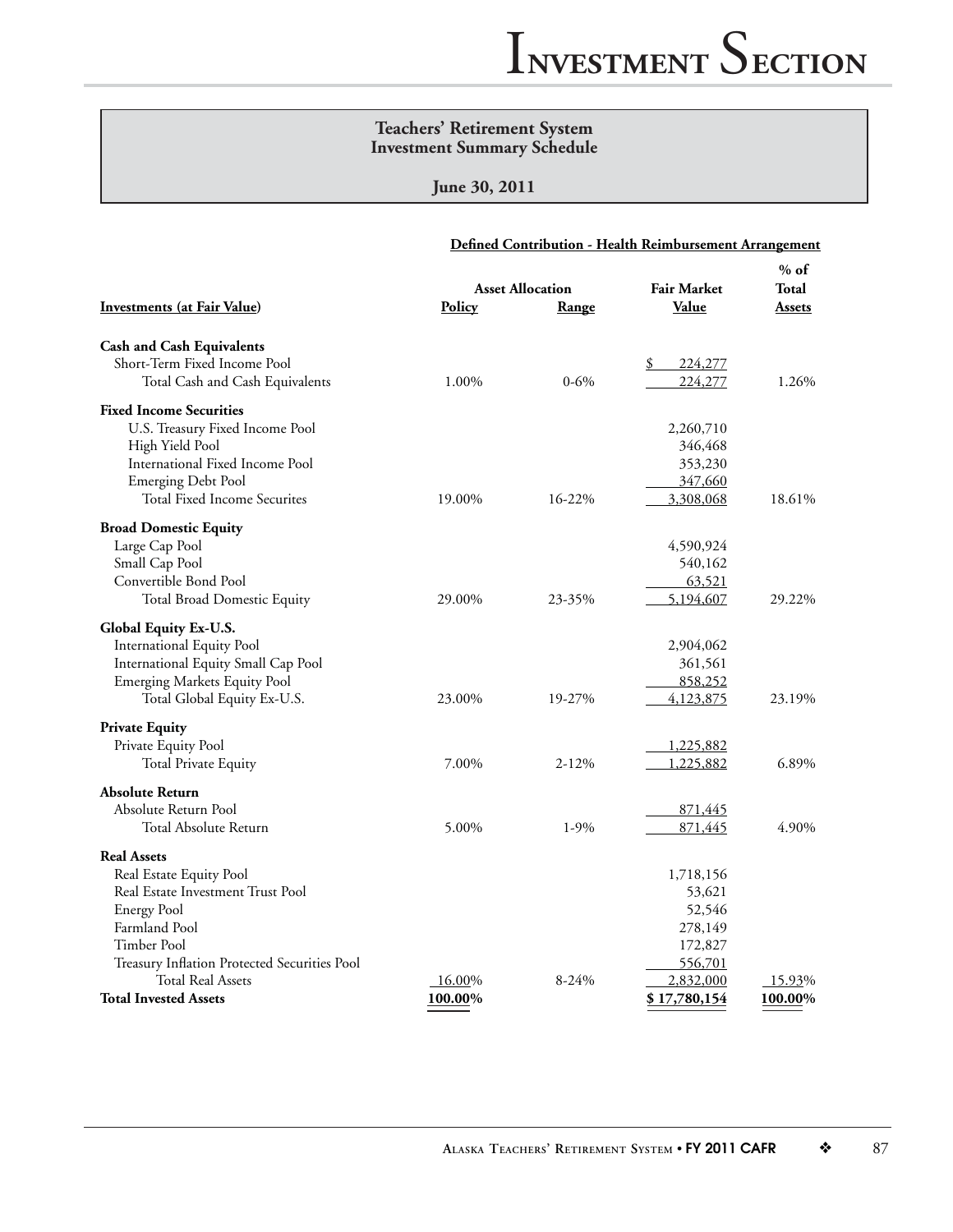### **Teachers' Retirement System Investment Summary Schedule**

### **June 30, 2011**

|                                              | Defined Contribution - Occupational Death & Disability   |           |                             |                           |  |  |
|----------------------------------------------|----------------------------------------------------------|-----------|-----------------------------|---------------------------|--|--|
| <b>Investments (at Fair Value)</b>           | <b>Asset Allocation</b><br><b>Policy</b><br><b>Range</b> |           | <b>Fair Market</b><br>Value | $%$ of<br>Total<br>Assets |  |  |
| <b>Cash and Cash Equivalents</b>             |                                                          |           |                             |                           |  |  |
| Short-Term Fixed Income Pool                 |                                                          |           | \$<br>25,736                |                           |  |  |
| Total Cash and Cash Equivalents              | 1.00%                                                    | $0 - 6\%$ | 25,736                      | 1.15%                     |  |  |
| <b>Fixed Income Securities</b>               |                                                          |           |                             |                           |  |  |
| U.S. Treasury Fixed Income Pool              |                                                          |           | 284,338                     |                           |  |  |
| High Yield Pool                              |                                                          |           | 43,577                      |                           |  |  |
| International Fixed Income Pool              |                                                          |           | 44,431                      |                           |  |  |
| <b>Emerging Debt Pool</b>                    |                                                          |           | 43,727                      |                           |  |  |
| <b>Total Fixed Income Securities</b>         | 19.00%                                                   | 16-22%    | 416,073                     | 18.62%                    |  |  |
| <b>Broad Domestic Equity</b>                 |                                                          |           |                             |                           |  |  |
| Large Cap Pool                               |                                                          |           | 576,054                     |                           |  |  |
| Small Cap Pool                               |                                                          |           | 67,968                      |                           |  |  |
| Convertible Bond Pool                        |                                                          |           | 9,471                       |                           |  |  |
| <b>Total Broad Domestic Equity</b>           | 29.00%                                                   | 23-35%    | 653,493                     | 29.25%                    |  |  |
| Global Equity Ex-U.S.                        |                                                          |           |                             |                           |  |  |
| <b>International Equity Pool</b>             |                                                          |           | 365,443                     |                           |  |  |
| International Equity Small Cap Pool          |                                                          |           | 45,514                      |                           |  |  |
| <b>Emerging Markets Equity Pool</b>          |                                                          |           | 107,949                     |                           |  |  |
| Total Global Equity Ex-U.S.                  | 23.00%                                                   | 19-27%    | 518,906                     | 23.23%                    |  |  |
| <b>Private Equity</b>                        |                                                          |           |                             |                           |  |  |
| Private Equity Pool                          |                                                          |           | 154,160                     |                           |  |  |
| Total Private Equity                         | 7.00%                                                    | $2 - 12%$ | 154,160                     | 6.90%                     |  |  |
| <b>Absolute Return</b>                       |                                                          |           |                             |                           |  |  |
| Absolute Return Pool                         |                                                          |           | 109,618                     |                           |  |  |
| Total Absolute Return                        | 5.00%                                                    | $1-9%$    | 109,618                     | 4.91%                     |  |  |
| <b>Real Assets</b>                           |                                                          |           |                             |                           |  |  |
| Real Estate Pool                             |                                                          |           | 216,093                     |                           |  |  |
| Real Estate Investment Trust Pool            |                                                          |           | 6,747                       |                           |  |  |
| <b>Energy Pool</b>                           |                                                          |           | 6,609                       |                           |  |  |
| <b>Farmland Pool</b>                         |                                                          |           | 34,983                      |                           |  |  |
| Timber Pool                                  |                                                          |           | 21,734                      |                           |  |  |
| Treasury Inflation Protected Securities Pool |                                                          |           | 70,019                      |                           |  |  |
| Total Real Assets                            | 16.00%                                                   | $8-24%$   | 356,185                     | 15.94%                    |  |  |
| <b>Total Invested Assets</b>                 | 100.00%                                                  |           | 2,234,171<br>\$             | 100.00%                   |  |  |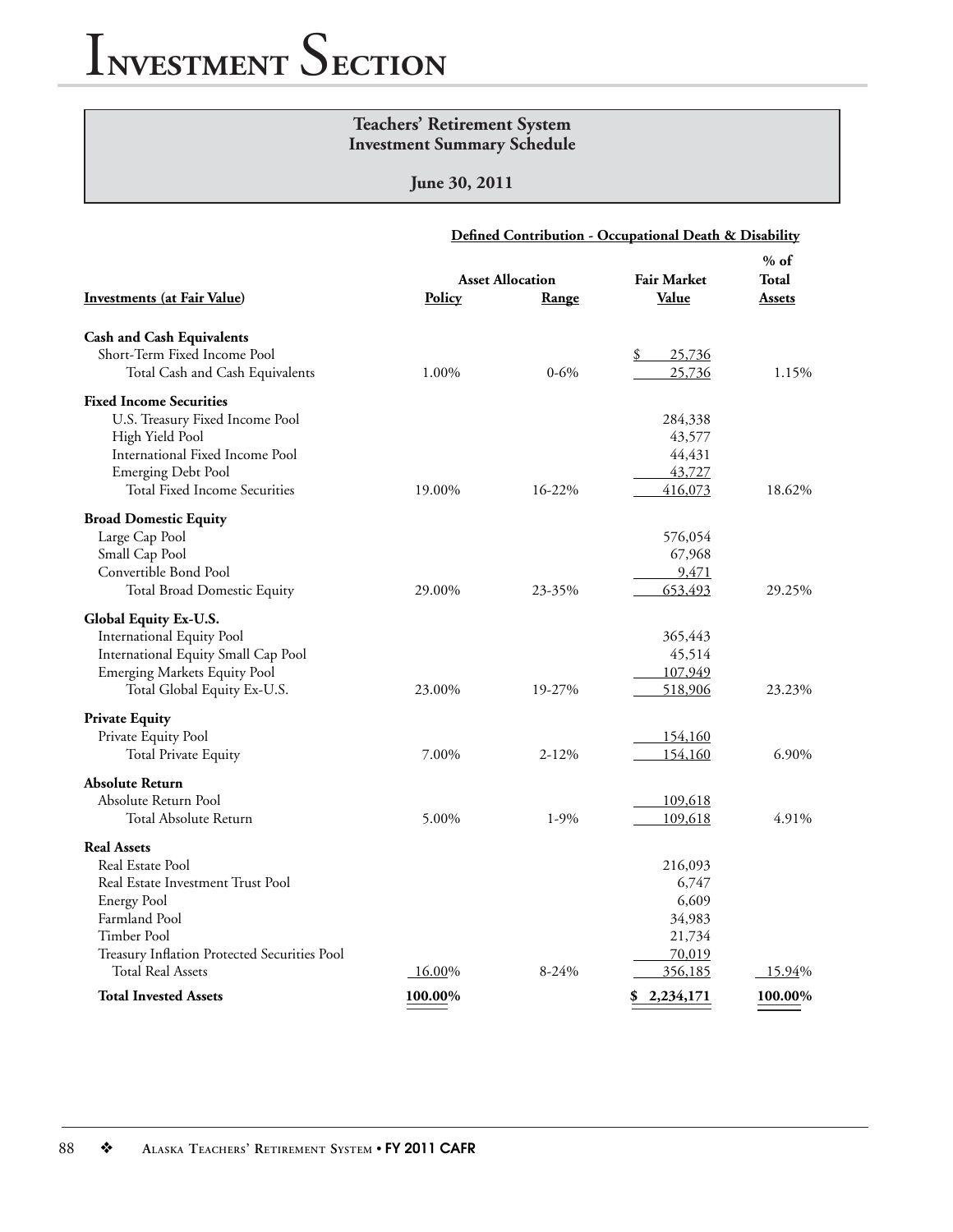### **June 30, 2011**

|                                                                                                                                                                                          | Defined Contribution - Retiree Medical Plan |                         |                                                            |                 |  |  |
|------------------------------------------------------------------------------------------------------------------------------------------------------------------------------------------|---------------------------------------------|-------------------------|------------------------------------------------------------|-----------------|--|--|
| Investments (at Fair Value)                                                                                                                                                              |                                             | <b>Asset Allocation</b> | <b>Fair Market</b>                                         | $%$ of<br>Total |  |  |
|                                                                                                                                                                                          | <b>Policy</b>                               | <b>Range</b>            | Value                                                      | <b>Assets</b>   |  |  |
| <b>Cash and Cash Equivalents</b><br>Short-Term Fixed Income Pool<br>Total Cash and Cash Equivalents                                                                                      | 1.00%                                       | $0 - 6\%$               | 62,576<br>\$<br>62,576                                     | 1.15%           |  |  |
| <b>Fixed Income Securities</b><br>U.S. Treasury Fixed Income Pool<br>High Yield Pool<br>International Fixed Income Pool<br><b>Emerging Debt Pool</b><br>Total Fixed Income Securities    | 19.00%                                      | 16-22%                  | 691,523<br>105,978<br>108,056<br>106,342<br>1,011,899      | 18.62%          |  |  |
| <b>Broad Domestic Equity</b><br>Large Cap Pool<br>Small Cap Pool<br>Convertible Bond Pool<br>Total Broad Domestic Equity                                                                 | 29.00%                                      | 23-35%                  | 1,402,613<br>165,294<br>21,381<br>1,589,288                | 29.25%          |  |  |
| Global Equity Ex-U.S.<br><b>International Equity Pool</b><br>International Equity Small Cap Pool<br>Emerging Markets Equity Pool<br>Total Global Equity Ex-U.S.                          | 23.00%                                      | 19-27%                  | 888,727<br>110,687<br>262,522<br>1,261,936                 | 23.23%          |  |  |
| <b>Private Equity</b><br>Private Equity Pool<br>Total Private Equity                                                                                                                     | 7.00%                                       | $2 - 12%$               | 374,964<br>374,964                                         | 6.90%           |  |  |
| <b>Absolute Return</b><br>Absolute Return Pool<br>Total Absolute Return                                                                                                                  | 5.00%                                       | 1-9%                    | 266,585<br>266,585                                         | 4.91%           |  |  |
| <b>Real Assets</b><br>Real Estate Pool<br>Real Estate Investment Trust Pool<br><b>Energy Pool</b><br><b>Farmland Pool</b><br>Timber Pool<br>Treasury Inflation Protected Securities Pool |                                             |                         | 525,524<br>16,409<br>16,073<br>85,076<br>52,856<br>170,281 |                 |  |  |
| Total Real Assets                                                                                                                                                                        | $16.00\%$                                   | $8-24%$                 | 866,219                                                    | 15.94%          |  |  |
| <b>Total Invested Assets</b>                                                                                                                                                             | 100.00%                                     |                         | \$5,433,467                                                | 100.00%         |  |  |